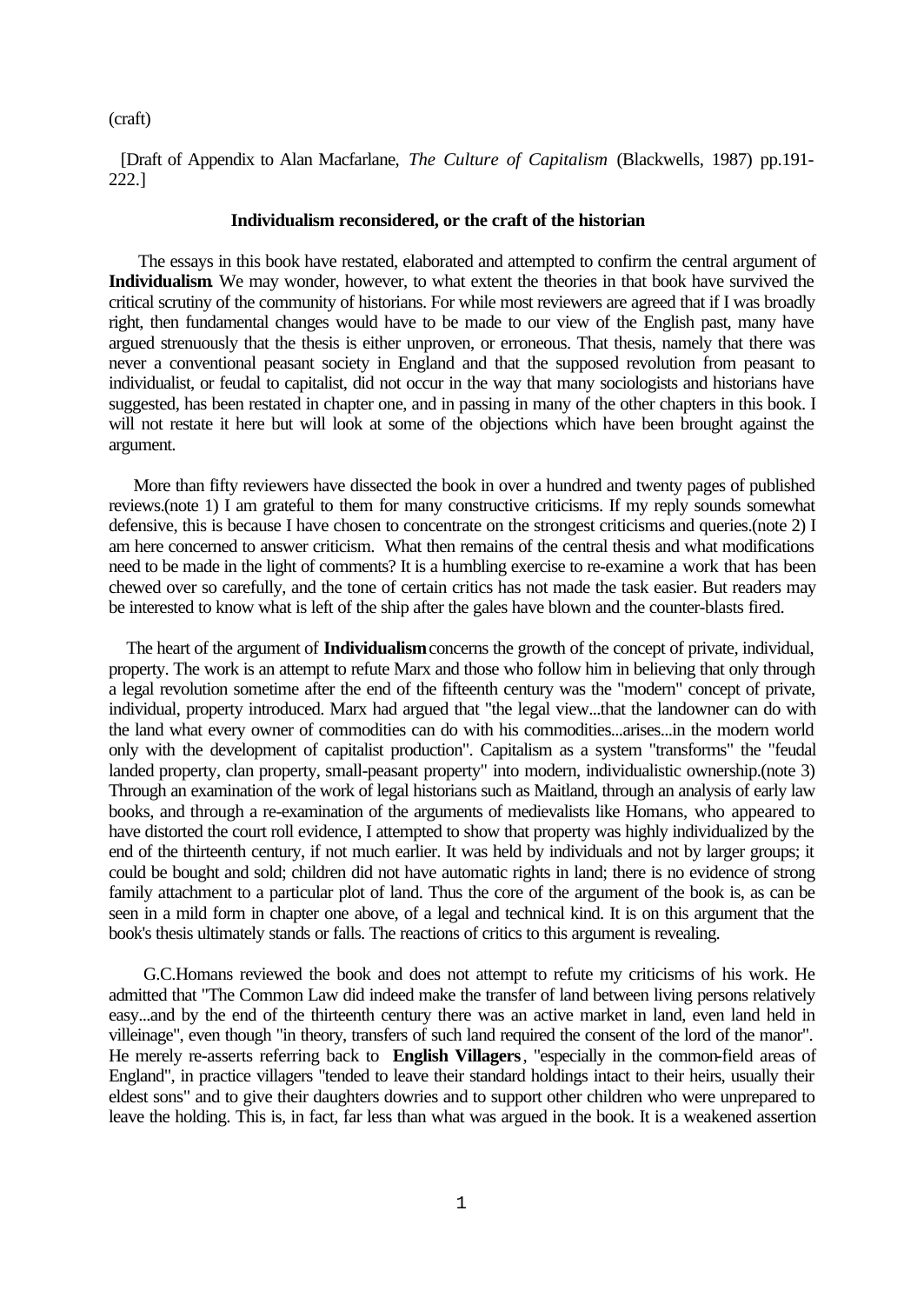which is much easier to accept. It is significant that Professor Homans should not have attempted to defend or comment on my detailed criticisms of his use of, and inferences from, medieval court roll materials.

 Only two of the other critics of the book even begin to tackle this most central argument. By their silence, one has to presume that many of the rest either tacitly accept the argument, or feel incompetent to argue on the matter. Their failure to discuss the most central technical issue, let alone reject it, is the clearest indication that the central thesis of the book, its most important argument around which all the other arguments are ranged, has withstood the test of criticism. It is in the light of this tacit acceptance that criticisms directed at less essential arguments should be evaluated. The critics can hardly have been unaware of the centrality of this discussion. The two middle chapters of the book are devoted to "Ownership" from 1350-1750, and from 1200-1750, and comprise some fifty pages, or one quarter of the book. What are the arguments of the two reviewers who have attempted to challenge parts of this thesis?

 Dr. Rosamond Faith agrees, in essence, with my argument that property was held by individuals and not by wider groups in medieval England. Indeed she suggests a more radical theory, namely that this feature may be present much earlier, in pre-Conquest England. She accepts that there was no restraint on alienation of property imposed by the lineage, that "the common law in the middle ages certainly exemplified a much more individualistic attitude to land than existed on the continent". Her major criticism is that medievalists, and probably even Marx, knew this all along. I have created a straw man which I then attack. If I have done so, I can only regret that certain writers did not make their views more explicit. Certainly a number of historians and sociologists, and not only myself, have been confused into thinking that they believed that there was some kind of group, family-based, peasant property system up to the fifteenth century, which was then radically transformed by a new capitalistic and individualistic framework.

 One of my arguments was that where land is fully alienable and often bought and sold, it is unlikely that there will be that characteristic sentimental attachment to specific "family" plots found in many peasantries. There will not be a strong feeling that "the name should be kept on the land", that is the family name on specific inherited lands. Dr.Faith shows more ambivalence on this question. On the one hand she agrees that there was little attachment to specific pieces of land. But she is reluctant to give up the idea of a generalized high sentimental valuation of land. Thus while she agrees that land was bought and sold freely and frequently for the majority of the period after 1300 and probably before, she argues that since land was "virtually the only source of subsistence" for the major part of the population, it could not be described as a "commodity". Land, she believes, must have been emotionally important to medieval people, because it was so crucial in the economy.

 Obviously no-one would deny that land was of enormous economic importance, even if it is also necessary to remember the many other sources of income from manufacture and trade in medieval England. But this is true of England up to the later eighteenth century and it is still true in farming regions today. Yet most historians would concede that in the later seventeenth and eighteenth centuries there was little sentimental attachment of a "peasant" kind. What this shows is that to say that something is economically important, in itself, tells us little about its social or symbolic importance. The other reviewer who has commented in any depth on this central argument is Professor Hilton, manifesting in a classic way that ("we knew it all already, but it is all wrong anyway") ambivalence to which Elton drew attention. Hilton alleges that I am "bemused" by my discovery "(well known to others)" of the **ante mortem** alienability of freehold tenures. While "surprised" would be a better adjective, the important fact is that Hilton agrees that in relation to freehold, I appear to be right. But this admission is then undermined in a curious way, namely by obliquely attacking F.W.Maitland.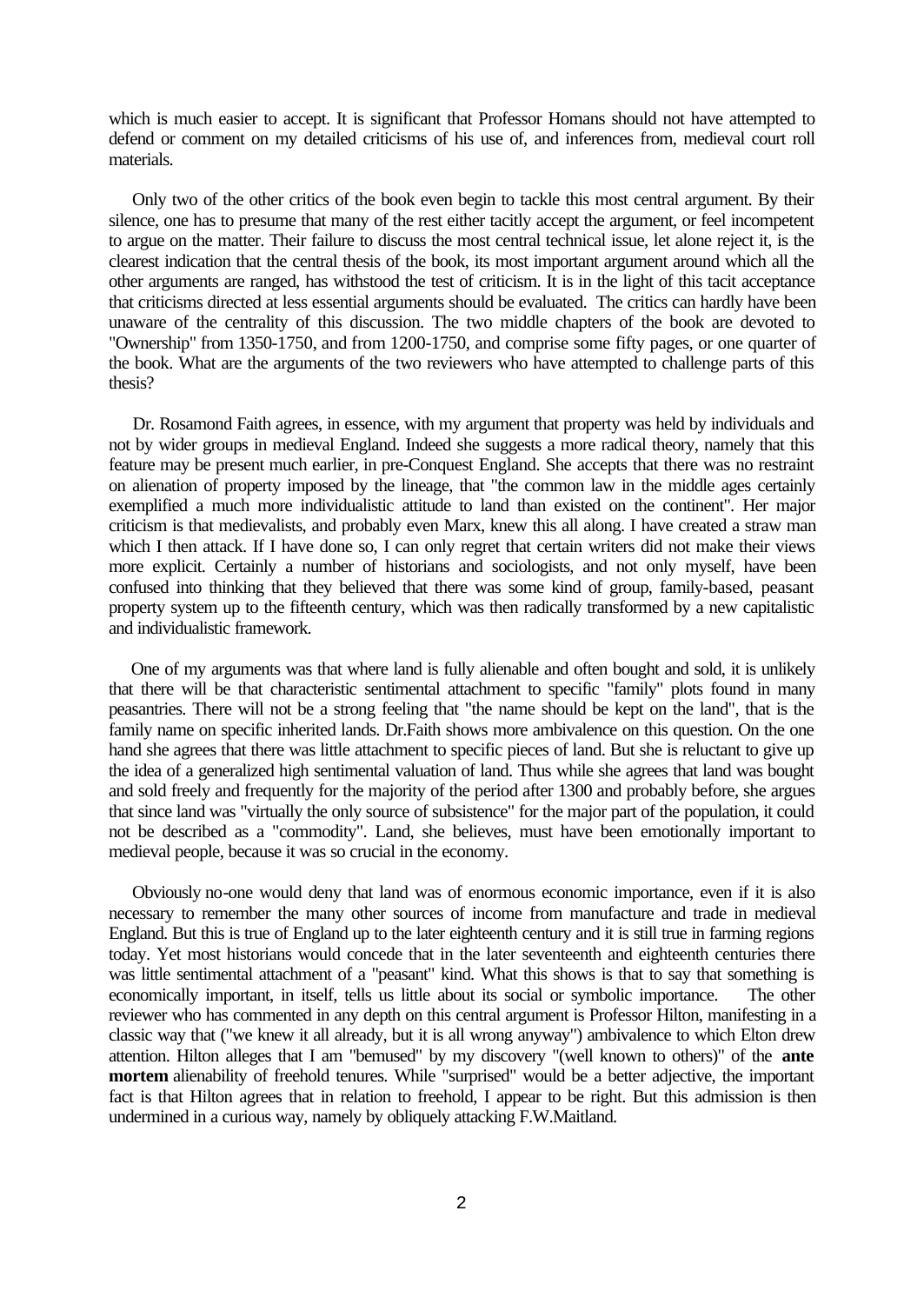Hilton alleges that my discussion of medieval property is based "almost entirely on F.W.Maitland". Although I do rely heavily on Maitland, readers of the book will see that this is a considerable exaggeration. Maitland is essential, but he is supported by many other cited sources. Having tied me to Maitland, Hilton is then in a position to undermine me by undermining Maitland. Firstly, it is implied that Maitland is somehow discredited for the period on which I was writing, namely from 1300 onwards. I am accused of ignoring S.C.Milsom's "gentle warning that Maitland 'sometimes places highly abstract notions of property too early'". One might answer that Milsom's views are as liable to be wrong as are Maitland's. But there is a better answer. Hilton must have read two sentences further on in Milsom's preface that "If Maitland's picture was not true to start with - and here the heretic is most disturbed by his own heresy - it came true". What is meant is made clearer in the same introduction by Milsom when he writes, "There can be no doubt that by the end of the period covered by his book, the world was as Maitland saw it."(note 4) Now the end of Maitland's period is 1307, the start of my period is 1300. To suggest on Milsom's authority that Maitland cannot be trusted for the early thirteenth century onwards is, to put it mildly, somewhat misleading. But this is not the end of the attempt to undermine Maitland as an authority.

 Professor Hilton suggests that Maitland is "in any case mainly talking about freehold among the upper classes, such as military tenures". A non-medievalist reading the review, never having read Maitland, might accept this **obiter dicta** from a leading medievalist. If I have really depended "almost entirely" on this authority, and he is hardly concerned with other than freehold tenures, I must surely be on very weak and unsupported ground. But it is in fact a considerable distortion, as will be evident even from a glance at the table of contents which shows that that "Pollock and Maitland" devotes a number of sections and chapters to each of the different kinds of tenure. For instance, volume one, pages 356-383 is specifically devoted to "unfree tenure". To suggest that Maitland's writing is not directly relevant to all groups in medieval society is surely indefensible.

 Having severed me from my one apparent authority, I am then open to destruction by the expert. Professor Hilton argues that I have misunderstood the nature of villein (that is, servile) tenure, "attempting to assimilate it to freehold as though it were equivalent to sixteenth-century copyhold". Hilton does not seek to defend the position that there was group or family ownership. But he argues that villeins were "severely restricted" in their rights "by the control exercised by lords". There was a concentration of power into the hands of nobility, gentry and clergy and hence it was ridiculous of me to talk about rights, individualism, and so on at this level of society in the medieval period. The same point is made by Lawrence Stone, who wrote that "it is symptomatic of Mr Macfarlane's myopia that he totally ignores the close communal control, through the manorial court, of almost every aspect of the use of property. Such courts could tell people when, where, and what to sow or reap..."

 There is a half-truth in this argument. No-one would deny that from a very early period lasting up to at least the middle of the eighteenth century, there was a considerable concentration of property which put considerable pressures on "the small man". I have examined the restrictions imposed by manor courts in Earls Colne from l380, and in the more conservative north of England from the sixteenth century. Of course tenants were circumscribed and had to work within the rules. But my argument is in fact rather different. I argued two points. Firstly, that the **de jure** position, as shown by an examination of the legal sources, was that property, the right to alienate, was not held by the family but vested in individuals. This was present from very early on and is, cross comparatively, very unusual. This is not challenged by Hilton, Homans, Faith or any other reviewer. Secondly, I argued that the **de facto** position as shown by recent work on court rolls and other documents seems to have been that people exercized this right very widely. Land sales to non-kin were very frequent, even by those "villeins" whom historians for long thought were incapable of such activities. This fact also is not challenged. Having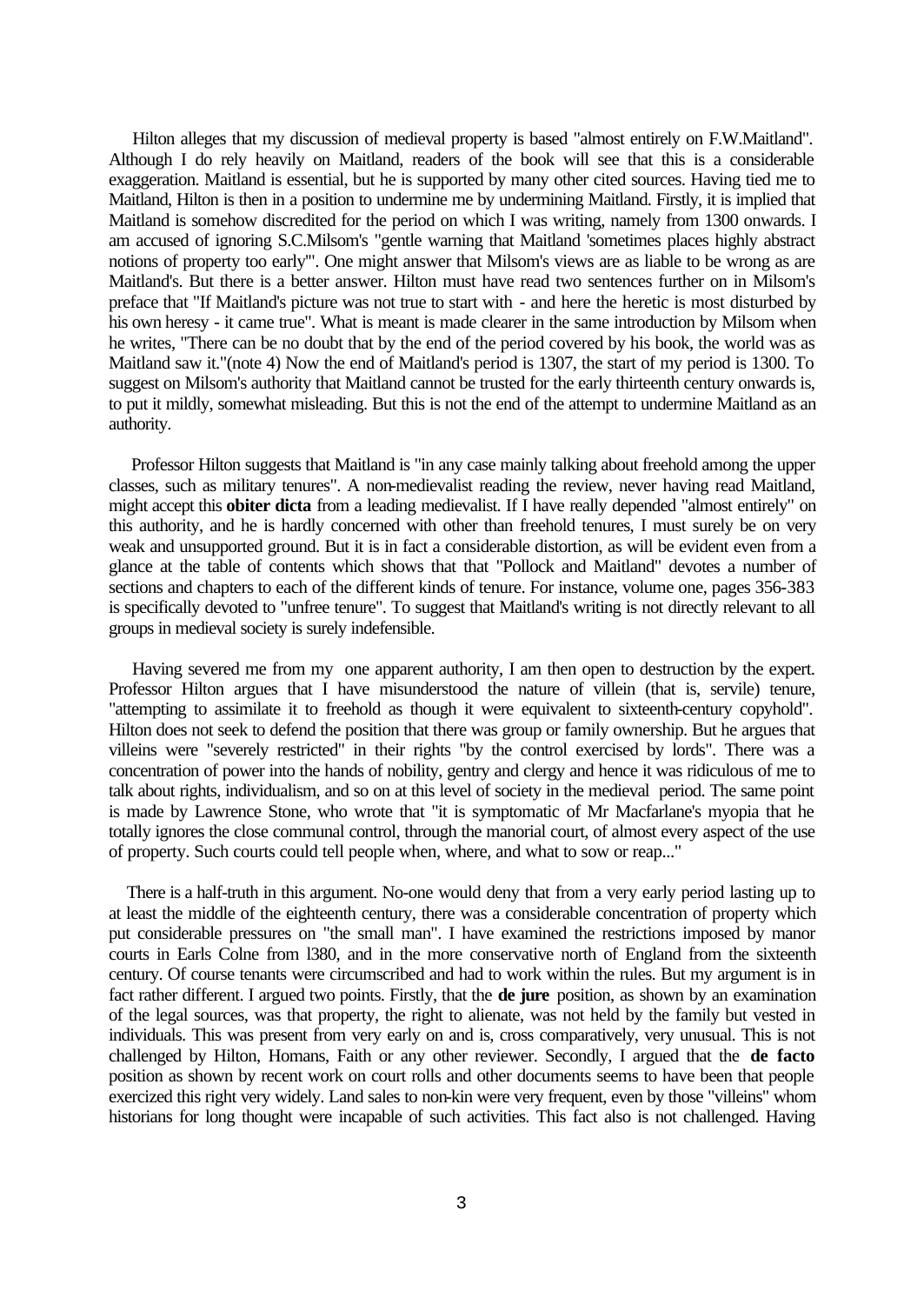studied manorial courts in the fifteenth and sixteenth centuries and seen how they combined control and direction on the one hand, with a perfect ability to allow people to buy and sell land on the other, I see no particular incompatibility. How this was done needs to be documented in detail. What does not seem to have been shown is that in the central argument I was mistaken.

 Since it might be thought that my pleading is partial, perhaps I may bring forward a relatively impartial authority. Dr. Paul Hyams is a medievalist specializing in these very subjects, namely the legal position of villeins and the nature of early medieval law. Any inappropriateness of my use of Maitland, any misuse of medieval legal concepts, any distortions concerning discussions of property would have been revealed by Dr. Hyams, who reviewed the book. In particular, any defects in my extended attempt to show where G.C.Homans' work had been misleading, a fairly technical subject, would have been pointed out. Dr. Hyams is aware of the seriousness of my challenge. He writes that Homans' views of the medieval peasant community has, for forty years "never faced real challenge. Now Alan Macfarlane offers that challenge..." While Dr Hyams has some criticisms concerning my model of peasantry and notes some sins of omission, to which I will return, there is significantly no defence of Homans, no criticism of the use of Maitland, no fundamental disagreement with the central thrust of the argument concerning the very early development of individualized concepts of property. He concludes by urging that "Specialist indignation of the righteous kind ought not to obscure the book's genuine achievement".

 Although this advice has not been heeded very much, it is difficult to see that the central thesis of the book has been seriously challenged, let alone refuted, by counter-arguments. Until a serious and convincing challenge is mounted, I see no reason to alter the argument. Marx, Weber and those who have followed them were wrong. There was no revolutionary change from one, pre-capitalist, economic formation, to another, capitalist one, in England in the fourteenth, fifteenth, sixteenth or seventeenth centuries.

 While the central argument appears to me to stand, critics have rightly pointed to a number of possible weaknesses in the deductions made from this argument, and in the ways in which it was presented. One cluster of criticisms we might label as sins of omission. Many critics would have liked to see the book investigating many other topics. The longest single list of omissions is provided by another medievalist, Dr. John Hatcher. He points out that "Rent, conditions of tenure and lordship are scarcely mentioned...the odd passing reference to such matters as villeinage, competitive tenures, estate management, farming methods, occupational structure, standards of life, consumption patterns, land-labour ratios, productivity, towns, trade, industry, technology, communications, finance and so on, would not have been superfluous". In fact, there are passing references to many of these, and Dr.Hatcher has overdone the irony. But he has a good point when showing that in a short book many of these topics were hardly developed in any detail. Other topics which reviewers have suggested that I should have devoted some, or more, space to include the following; external relations and world markets, the struggles of classes, the labouring classes and social class variations, violence and suffering, the State and state regulation, the role of the bourgeoisie, the historical preconditions of the common law, custom, the role of the Church and religion, the Black Death, enclosures, the open-field system, the traditional village and the manor, serfdom, law in relation to government and politics. Finally, several reviewers, for instance the anthropologist Dr. Rheubottom, drew attention to the omission of any extended treatment of "individualism as a cultural system". It is suggested that while I seem aware that "individualism is more obviously connected with morals, politics and general culture than with land-holding", as Dr.Harding writes, I tend to ignore these dimensions on the whole.

 Two points can be made concerning these formidable omissions. The first is that those who drew up the lists do not suggest that if I had considered all, or some, of these topics it would have either undermined or even weakened my argument. Rather, they believe it would have added further weight to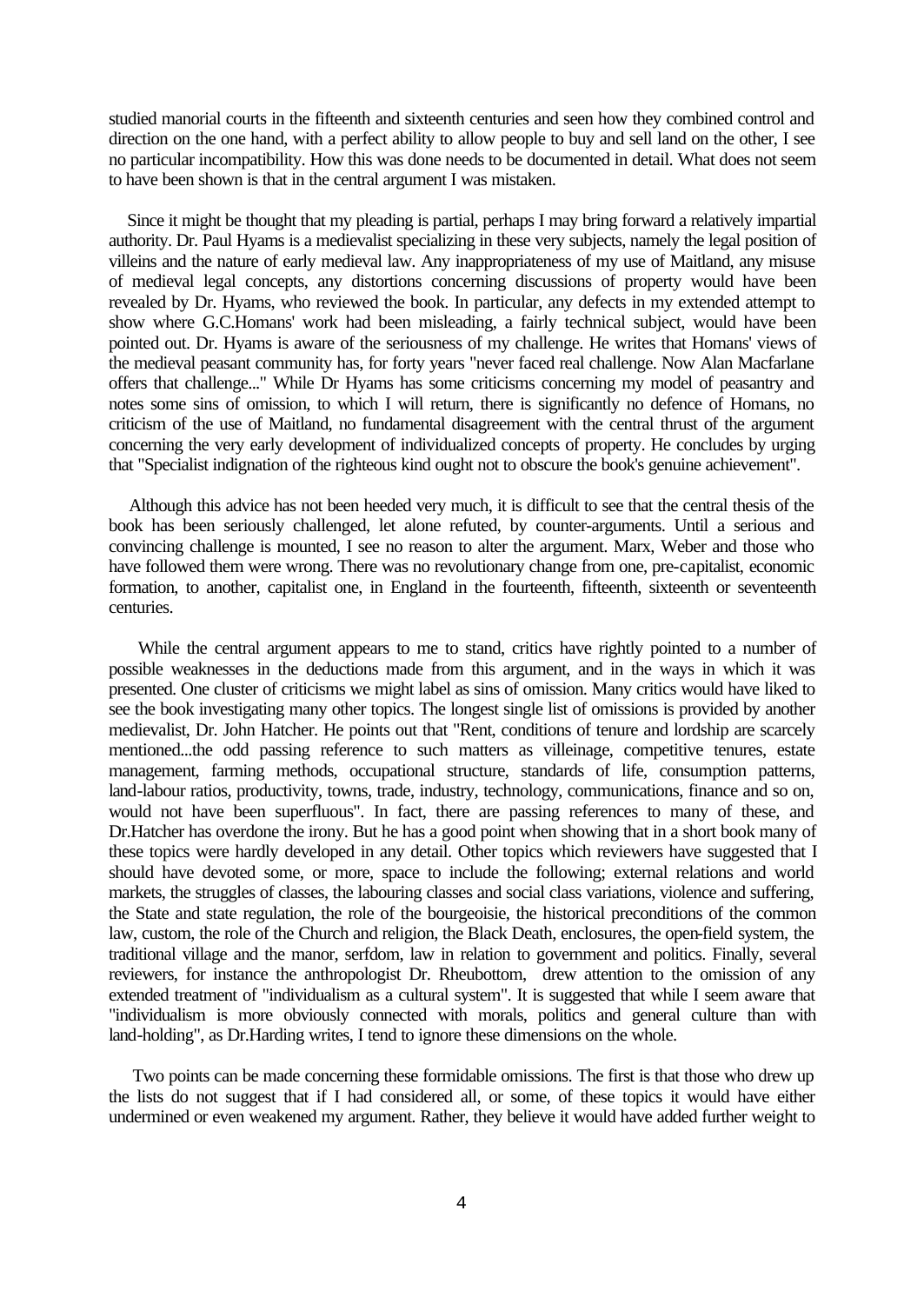it. Thus, for instance Barbara Donagan writes that the absence of a discussion of the moral and sentimental dimensions "leaves us with only half a picture of these rediscovered English individualists". More harshly, Dr.Baker points out that I "foolishly" ignore "the role of cities, of industry and of commerce in medieval England which would have lent support", to my "main thesis". Thus the argument I put forward in the book, and which has been greeted as unproven and controversial, could be very greatly strengthened.

 The critics are, of course, right. A full treatment of the origins of English individualism would include all those topics listed above, and many others which I could add, such as the role and nature of political power, the legal and administrative structure, language, literature, art, ideology and so on. My difficulty was that I wanted to write an interpretative essay, putting forward a simple hypothesis as clearly and succinctly as possible. I could have waited twenty years and assembled huge quantitities of material into a set of volumes which could scarcely have been less weighty than Braudel's massive three volume history of "Civilization and Capitalism". I hoped that by going to the heart of the argument, the relations of production, I would then be able to lay a renewed framework on which I and other could build. In particular, in relation to the moral order, I wrote in justification in the postscript , that the difficulties of using much more literary evidence, "combined with the desire to keep the argument relatively simple in a first presentation" led me to reserve the treatment of the moral order, sentiment, and so on to a later occasion. The essays in this book are a partial fulfilment of that promise, dealing with selected small parts of the political, moral and sentimental order. In these essays and subsequent research I have tried to answer some of the very sensible criticisms and in particular that of Donagan and others that one cannot understand the free-floating individualism described in the book without seeing how individuals were linked to the society and State. What would seem a fair assessment is that by Dr.Hyams. He points out that the argument needs refinements and finer gradations and further evidence. "Macfarlane recognizes the need. His scale and level of generality perhaps absolve him from the duty to satisfy it." It seemed to me worth the risk.

 The sins of omission are also linked to another perceived weakness, namely that I ultimately failed to explain the origins of the supposed individualism of the English. A number of reviewers were disappointed that my conclusion was so enigmatic, namely an oblique reference to Montesquieu and the German forests. Having apparently destroyed alternative solutions to the problems of the origins of modern society, they hoped that I would provide something fully worked out and convincing to replace them with. Frankly, so did I. But the task is a very large one, not to be undertaken by one individual or in a few years. I decided to drop a hint, and then to think further about this and encourage others to speculate on these themes, particularly those more expert in the period before the twelfth century.

 In the intervening years since **Individualism** I have indeed tried to push the argument further and attempted to provide at least a partial answer to the problems posed. My main two lines of thought are represented in the last chapter of my recent book on marriage and in chapter eight of this collection. In that chapter, I have taken up a remark which I made at the end of **Individualism** where I mentioned that I seriously doubted that English feudalism was like other feudalism. I have undertaken a preliminary examination of this, and of the related questions of lordship which Hyams and others have rightly commented on.

 Another set of criticisms concerns my treatment of historical change. According to some of the reviewers, I denied the existence of change. Three examples, out of half a dozen along these lines, may be given. Barbara Harris states that ultimately my book "is a historical work that denies the existence of fundamental historical change for a period of over five centuries. Such a claim boggles the imagination..." She then lists eleven major changes that occurred during this period. It does indeed sound boggling. Or again, Dr.Hatcher finds my supposed hypothesis of "half a millenium of social stability culminating in the Industrial Revolution" very weak, arguing that this is a book "which seeks to persuade us that in essence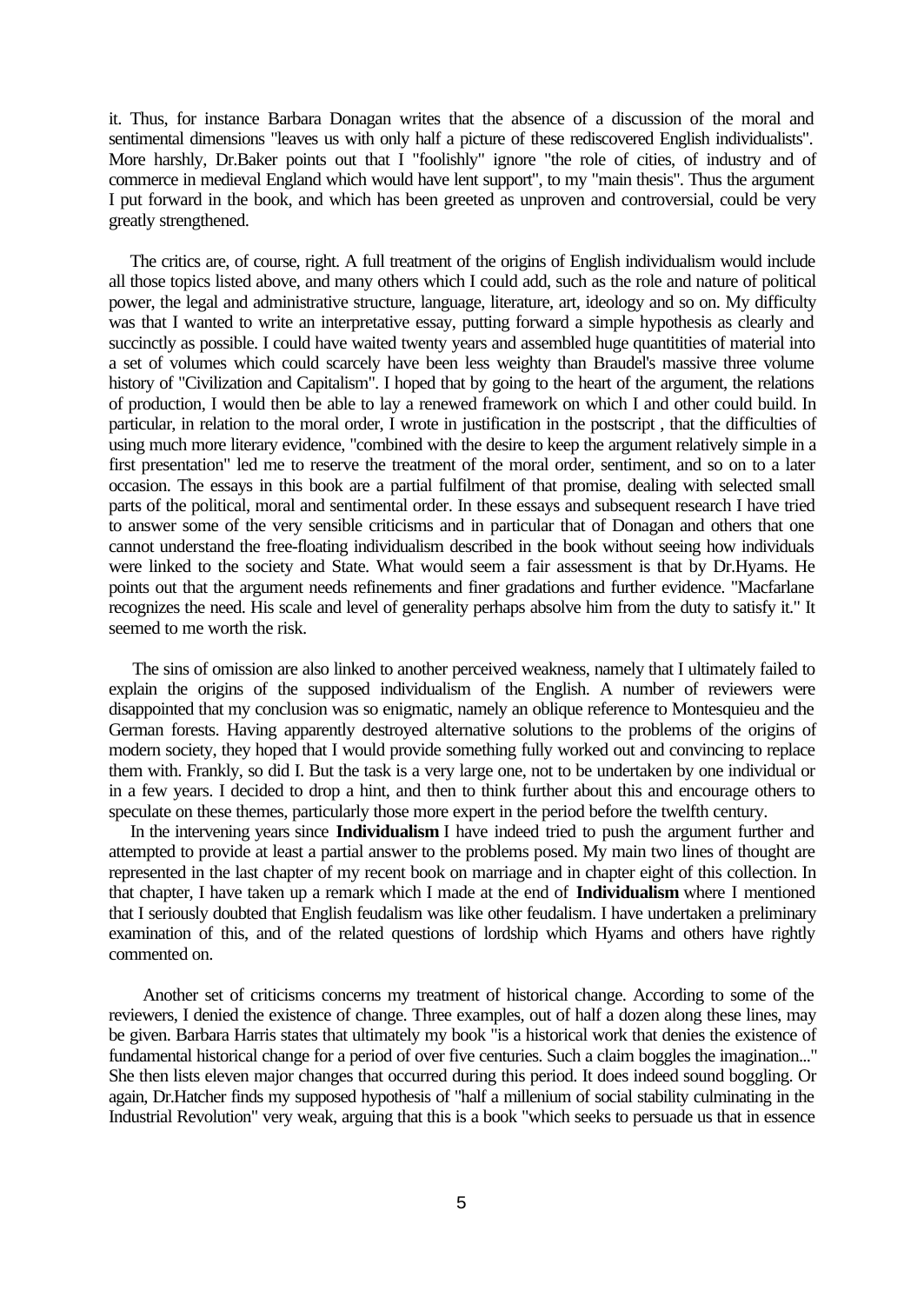society and economy did not change in the 500 years prior to industrialization..." Perhaps the most extreme statement of this criticism is by Professor Stone, who writes that I "seem to claim" that because there was not a revolution in property relations, this "indicates that any idea of significant progress - or even significant change from the thirteenth to the eighteenth century is a mirage". It is strongly implied that since I do not formally affirm my belief in the Renaissance, Reformation, agricultural revolution, commercial revolution, growth of London, spread of literacy and the invention of the printing press, the development of political theory, and other changes Stone lists, I do not believe they occurred or, if they did, had much effect.

 It would appear from such reviews that I must be eccentric, if not insane. What was I doing during all those years at school and University studying English history if I managed to avoid noticing all these changes? The answer is that by exaggerating my position, these reviewers have managed to make it ridiculous. It is a well-known demolition technique. The fact that I do not mention or stress something, for instance the growth of London, or invention of printing, cannot be taken to mean that I do not believe it occurred, or do not know of its existence. If an author had to list every event that occurred during his period of study or be accused of being ignorant of it, books would become very long indeed, and exceedingly boring. Of course there were fundamental and important changes of all sorts and kinds. My thesis is, I hope, slightly less foolish than this, namely that the speed, nature and depth of change in England is remarkable.

 In essence, I am arguing that there was no **revolutionary** change in this period from one order of society, which one could label "peasant", "medieval", "feudal", "pre-capitalist", or whatever one likes, to another, which is the total antithesis of this. I deny a sudden, dramatic and all-encompassing revolution located in a few decades, whether in the sixteenth, seventeenth or eighteenth centuries. This does not mean that there were not deep changes of many kinds and it would clearly be ridiculous to argue that nothing changed. As Professor Elton wrote, "One argument already being employed against Macfarlane misjudges him: he never denies that even large changes occurred in the six centuries before 1800, only that change was linked to major upheavals in the social substructure." The fact that some critics have drawn this conclusion and that Professor Elton feels he needs to come to my defence, does suggest that further discussion of the historian's problem of combining continuity with change is needed. Chapter seven of this collection is a more extended treatment of this problem, where I try to show what I mean by revolutionary change and how it is possible to believe in both continuity and change. I hope that this discussion will go some way to answering those critics who attack me from one flank as an old-fashioned Whig (Goldie, Pocock), on the other as a latter-day Idealist (Blok), and from a third as a nineteenth-century materialist (Goldie).

 Another group of criticisms concern the nature of the historical evidence I have used and the way I have analysed it. The late Philip Abrams argued that I have brought the wrong sort of evidence forward to try to solve the question of whether there was, or was not, a traditional peasant society in medieval England. As he rightly points out, this is essentially an "analytical and qualitative", rather than an "empiricist and quantitative" problem. To find out how many people were or were not 'peasant' is not helpful, "the head count is simply not the relevant test". What we are interested in is structures and relationships. With this I entirely agree. Obviously the argument was not as clearly expressed as it should have been if Abrams thought that I was mainly interested in quantities, that my main evidence was "demographic", or that it was "essentially empiricist and quantitative" as he claims. My position clearly needs clarification.

 Of course there is a good deal of discussion in the book of quantitative matters, the number of sales of land, the size of landholdings, the rates of geographical mobility, the proportions owned by various groups. In a discussion of peasantry, it seems difficult to avoid such matters. But the argument was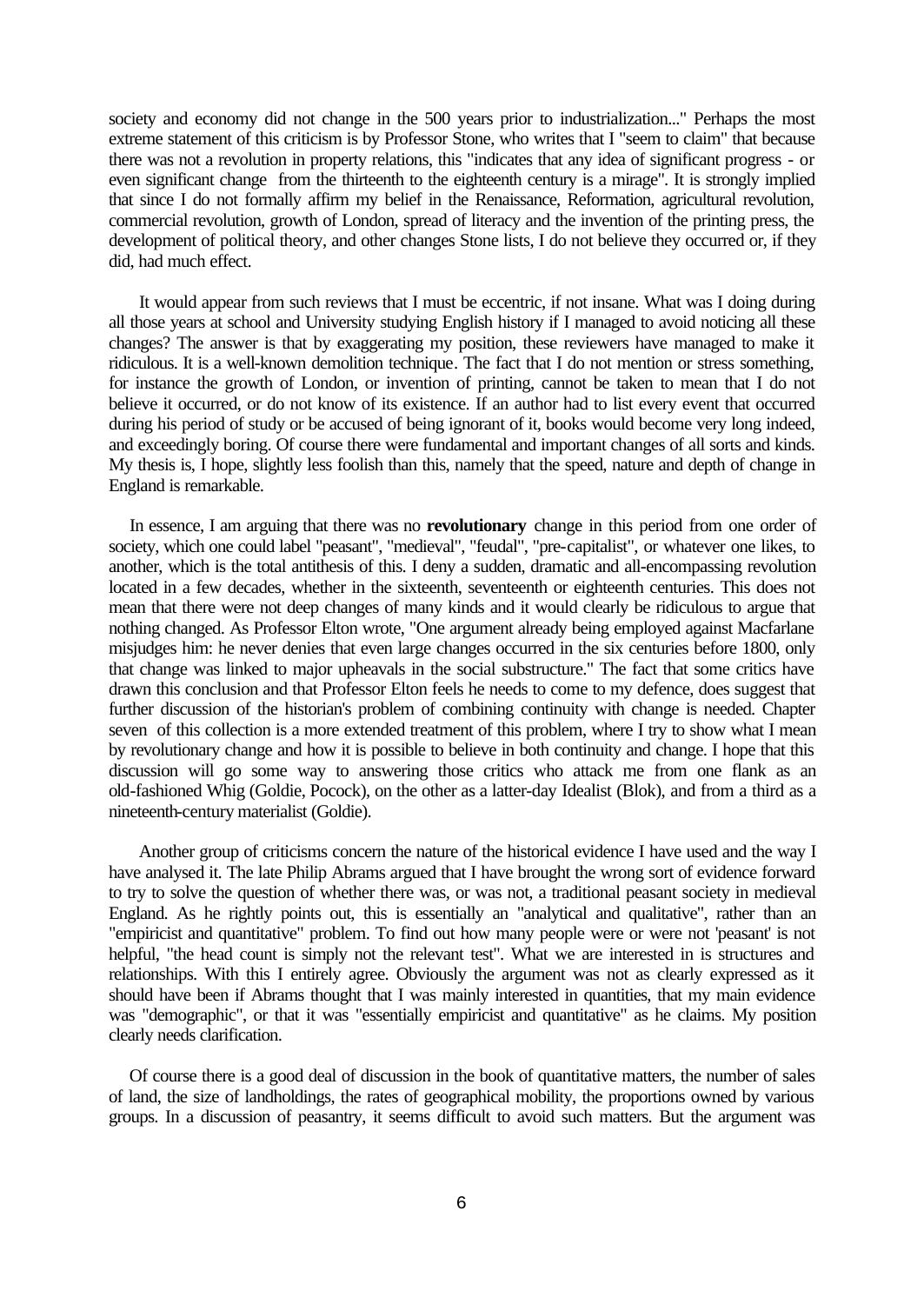meant, ultimately, to be analytical. This was indicated by setting out a theoretical model at the start which included many non-quantitative elements in it, such as attitudes towards land. The most detailed part of the discussion in the medieval sections has nothing to do with empirical facts or numbers, but is concerned with legal concepts. F.W.Maitland was not a noted empirical quantifier, nor are the authorities I quote in the chapter on 'England in Perspective' at all concerned with statistical or empirical facts. Indeed other reviewers have castigated me for not being sufficiently interested in such things, Rosamond Faith writing that my approach is "by and large...polemical and analytical", and Dr. Hatcher complaining that it is not sufficiently quantitative. Any misleading impression that I think that the questions of capitalism, individualism and peasantry are ultimately quantitative and empirical will, I hope, have been settled by the essays in this volume. Even the sharpest critic will find it difficult to accuse me of undue quantification or disinterest in analytic approaches in discussing such matters as violence, evil, nature, love or revolution.

 A second, related, criticism is put more harshly. The medievalist Professor Herlihy believes that the book is "founded on faulty method" and propounds "a preposterous thesis". One way in which the method is faulty is in using the wrong documents. Herlihy claims that most of the records I have used "reflect the interests of landlords and princes. Both landlords and princes wished to assign responsibility for rents and taxes to single, easily identified, readily found individuals". They could not tax larger units. Thus the "individualism" that I find "tells us little about the interior life of the family, its values and its spirit". I am dismissed as having discovered "the individualism of the rent gatherer and tax collector", but I have not "gained access to the inner reaches of the peasant houshold".

 There is, of course, a half-truth in this suggestion. It is indeed very difficult to go beyond the formal records for ordinary villagers before the sixteenth century. My own strategy was to do three things in order to probe behind the records. The first is to use such records as we do have as carefully as possible, usually for purposes for which they were not originally designed. As Marc Bloch put it, we have to interrogate the records; "from the momemnt we decide to force them to speak, even against their will, cross-examination becomes more necessary than ever. Indeed it is the prime necessity of well-conducted historical research".(note 5).

 Secondly, we can place such formal records alongside other records in a period when these other sources do appear in quantity. This is one of the reasons why I worked backwards from the seventeenth and sixteenth centuries. During those centuries we can compare the impression from taxation and manorial records with other, more qualitative, records, particularly disputes in courts of law, wills, diaries and other sources. When we do this, as soon as the documentation is present, it is clear that similar taxation and manorial records to those for the medieval period do not merely reflect the individualism of rent and tax gatherers. They fit perfectly with the general mentality and the inner recesses of the family. This does not, of course, prove anything about the period before l500, but it is suggestive.

 The third strategy is to work carefully back using the same procedure where we can. There are sources before l500 which allow one to probe behind stark lay subsidies or rentals. Ordinary records of the court leet and transfers in the court baron, ecclesiastical and civil court records, literary sources, textbooks of the time on law and morality, these can enrich our analysis. Combining all three approaches, I came to the conclusion that the "individualism" is not merely a surface phenomenon. Professor Herlihy seems convinced otherwise. He asserts, presumably as a matter of faith, or perhaps on the basis of some English medieval records of which I am not aware, that we know that there really was another world, those "inner reaches of the peasant household".

 While this may well be true of the areas with which Professor Herlihy is familiar from his own research, namely southern France and northern Italy, where the opposition between the needs of the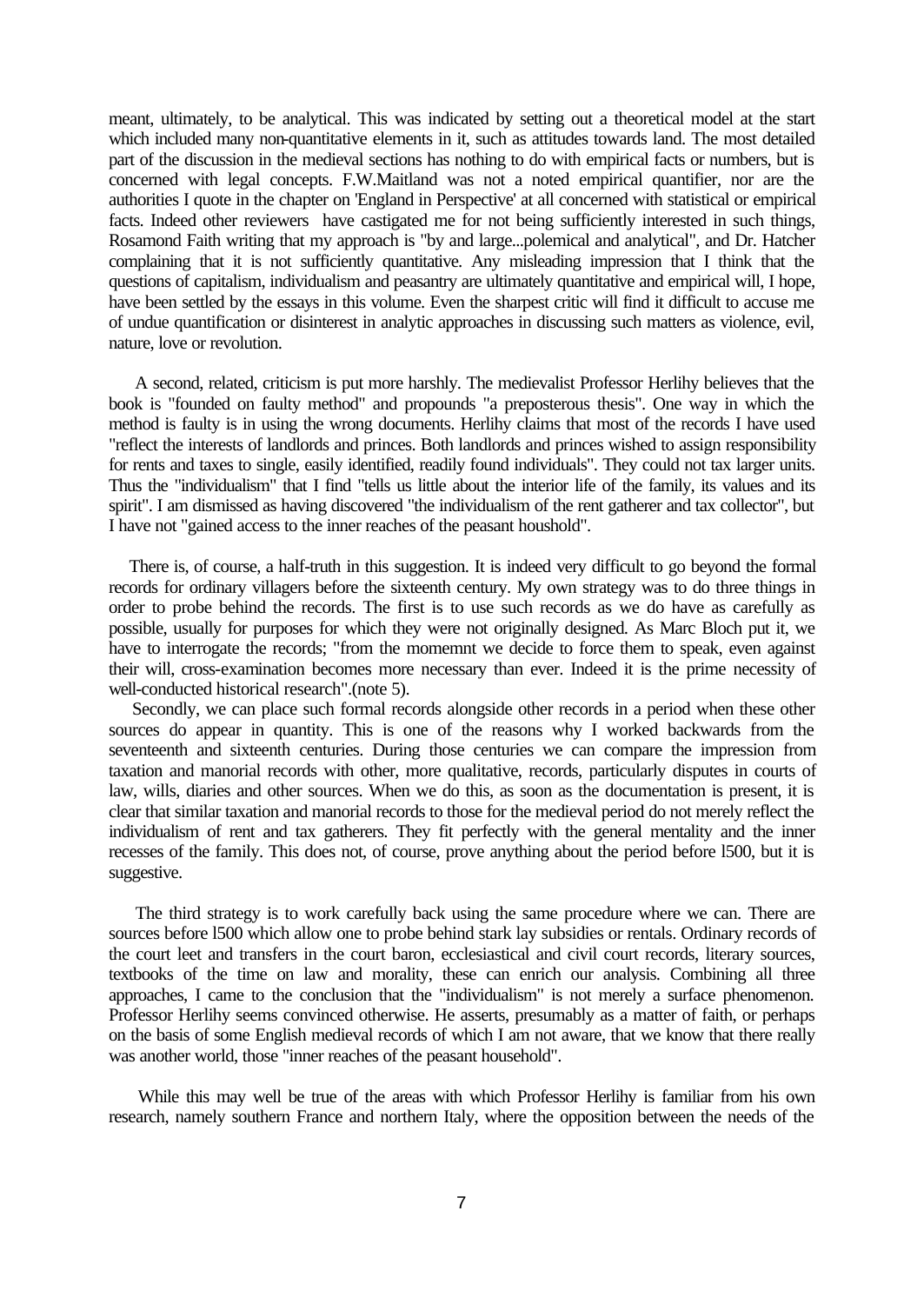State and landlords on the one hand, and the inner dynamics of peasant households may have been pronounced, it does not convince me as a helpful approach to the English evidence. The most that Professor Herlihy could logically maintain from such an argument is that my case is not proven. What he strongly implies is that I am patently wrong, "propounding a preposterous thesis". It is significant that even the fiercest of the reviewers who had worked on English medieval documents do not make a similar kind of criticism. Having worked extensively with English sources they are presumably aware that it is possible to go beyond a mere landlord's view of the world. If Professor Herlihy had analysed English documents and compared them with his North Italian ones he might perhaps have come to a rather different conclusion.

 For those who have worked in southern Europe where medieval records are either very fragmentary, or are clearly entirely the work of those who are trying to extract money from a hostile peasantry, it is difficult to imagine that the English records are good enough to be able to test as complex a theory as whether the ordinary population were "individualist" or "familist". It would be equally impossible, for instance, to make such deductions in medieval India or China. Indeed, it is one of the characteristics of peasant society that the gap between the mainly oral and enclosed world of the peasantry, and the external world of State and landlords is so great that it is almost impossible to do much more than observe from outside and above. In such a situation, records cannot be trusted, they do indeed reflect the mentality of outsiders. Having spent some time working with a team which has been investigating the history of Portuguese social structure I have seen this at first hand. It is not surprising, therefore, that the only other critic to make a similar point, in a much more sophisticated way, has also worked on the records of southern Europe, and particularly Portugal.

 Robert Rowland concedes that the English may well have been individualists, but points out that there is a danger that using a "Weberian/individualistic strategy for recovering the intrinsic meaning of social action (the meaning it has to the actor)", is only legitimate provided I have independent grounds for considering the society to be individualistic. I can proceed on the assumption that the society has such characteristics, but if I proceed in this way I should be careful not to argue in a circle and believe that I have proved what I originally had to assume. The way of escaping the circularity, Rowland suggests, is to consider alternative assumptions, of a non-individualistic, holistic, nature. If such an analysis confirmed a basic individualism in the English past, this would validate my argument. A wider range of sources would allow me to sketch out an analysis based on such alternative assumptions. I have only partly answered this objection. I have used a wider range of sources in this book which allow me to look at the political, legal and moral dimensions which are largely missing from that book. Using more qualitative sources, one would not have to impute intrinsic meanings to observed actions. The essays in this book have followed this suggestion. Most of them are concerned with qualitative matters where there are many contemporary statements, a sufficient amount of qualitative and independent evidence, which seem to confirm what was only a hypothesis in **Individualism**. Even on the basis of **Individualism** and my work on violence (see chapter 3), Rowland felt that if one stripped away all the suspect imputations "enough remains...to suggest that English society...was peculiar, and that this peculiarity appears to derive from the fact that the social system institutes the **individual** (and not the group or quasi-group) as the locus of production of the meaning of social action." In these essays I hope that I have begun to move towards that "greater solidity" which Rowland requests, and which allows me to argue that I had "independent (i.e. not methodologically individualist) grounds for arguing that England was an individualistic society and, assuming this to be the case, for attempting to describe the motivations and orientations of actors".

 Another type of criticism concerns typicality and generalization from specific cases. While one historian, Dr. Hyams, has rightly pointed to the need for further refinement of my argument by looking at a wider range of examples to counter the "geographical sameness", the main criticisms do not come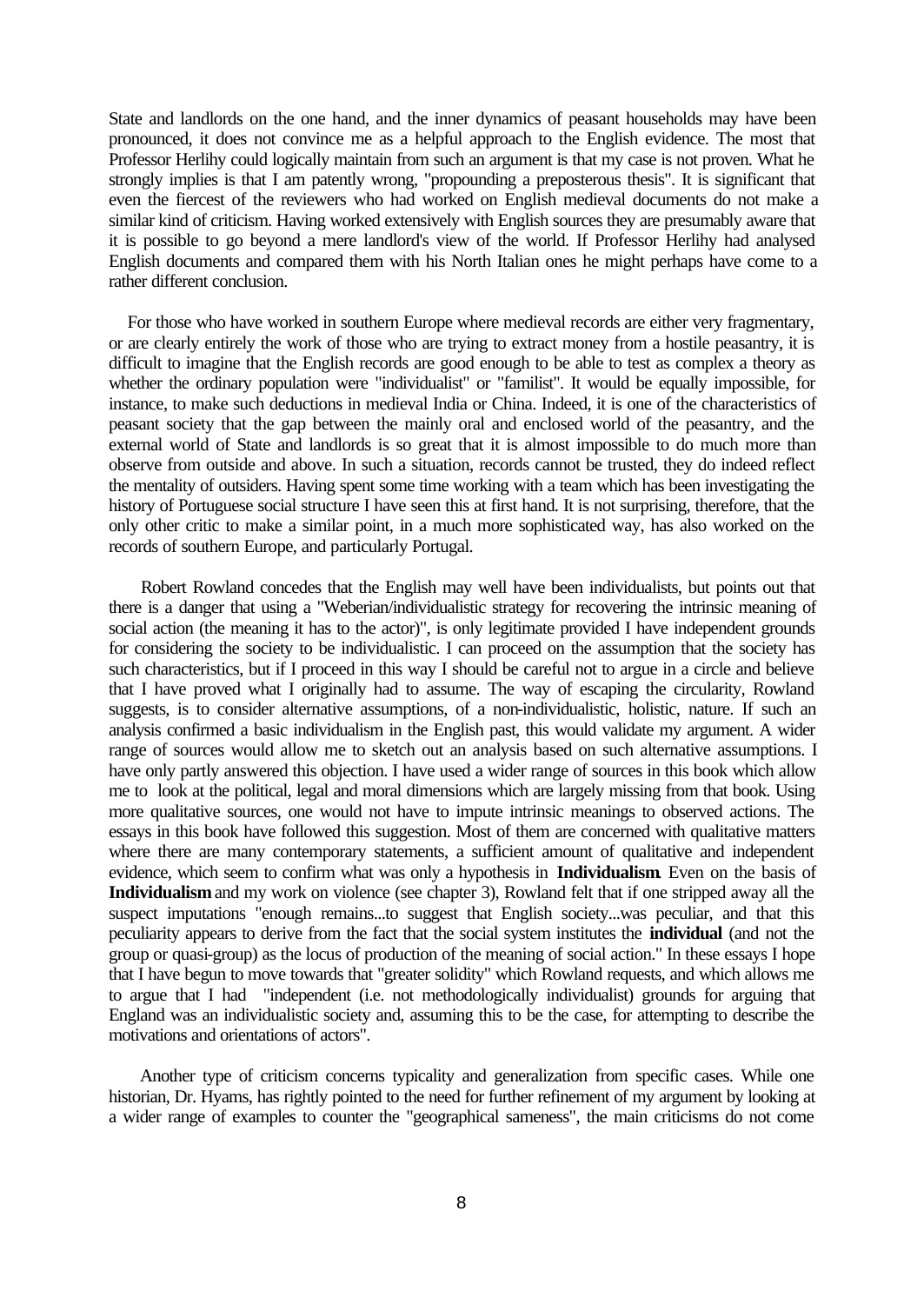from the historians, but social scientists who are less familiar with the original materials. Dr. Pryor notes that if I am correct in my argument "then much of what we have learned about English economic history must be given up", but he wonders "how typical were the cases he cites?", rightly pointing out that "social and land tenure arrangements differed almost from hamlet to hamlet". The second, Philip Corrigan, does not merely raise a query, but is more confident as to the answer. He describes the two parishes which are the central examples, Earls Colne in Essex, and Kirkby Lonsdale in Westmoreland, as "extremely non-typical". They are non-typical because neither is in the large, open-field area of central England, and because they are both "heavily dominated by particular landowners and specific production markets from an early point in their development". There is a useful point here. Although I cite work from all over England, it is true that my own detailed work only takes examples from one area of the Highland and one of the Lowland region. It would be good also to have done a study in equal depth of the open-field areas and not to have had to rely on the extensive studies by W.G.Hoskins and his pupils. Yet the point cannot be pushed too far. It is rather curious to have to argue that East Anglia and the whole of the Highland region, of which these two parishes do not seem untypical, are "exceptional". It is also interesting that none of the historians who have critically reviewed the book, some of whom have worked in open-field areas, have tried to argue that the sample villages are "extremely non-typical". Of course there were very important regional differences, but no-one has yet suggested, let alone demonstrated, that evidence from Essex, Norfolk or Cambridgeshire is flatly at variance with that from the midlands.

 A number of attempts have been made to impugn my scholarship by suggesting that I lack judgment, that I am unscrupulous in my citation of authorities, that I have failed to do any original research, that I am unprofessional in my use of unpublished research. Although all these are potentially damaging charges, often meant to prevent a serious discussion of the central argument of the book, I believe that they can all be answered satisfactorily. Since the argument is often very specific and technical, I have decided to deal with these attacks on my historical scholarship in an appendix for those who are interested to see some of the methods one's colleagues employ in defence of an historical paradigm. Readers can then decide for themselves whether scholarly standards were maintained or betrayed by either myself or certain reviewers.

 In concluding this section, I do not feel that the criticisms on the historical and documentary front have seriously damaged the central arguments of the book. I have indicated that in a number of ways it could have been better done, more clearly expressed, and more fully documented. Yet, as a foundation on which to build the essays in this book and to undertake further work, it has proved a durable enough structure. The strongest charge that can be made is that I over-simplified the position of certain medievalists, but I hope and believe that in doing so I have managed to clarify their views somewhat, and revealed an ambivalence which not all of them were previously aware of.

## **The use of comparative models**

 We can now turn to the other central question of methodology, the one which drew by far the most criticism and which raises some interesting historiographical problems, the use of comparative models in general, and my use of a specific model of peasantry in particular. What I tried to do was as follows. As an anthropologist looking at English history, I thought it would be useful to bring out some of the essential features of English history over the centuries by using a comparative approach. I decided that it would both be most honest and most helpful if I made the comparison explicit, rather than implicit. The comparison I would make would be between English characteristics as revealed in the records and a model of the central characteristics of "peasant" society, along the lines of the analysis in chapter one above. I pointed out that it "is clear that attempting to compress the major characteristics of a society into part of a chapter, when whole books have been devoted to the subject, will not only mean leaving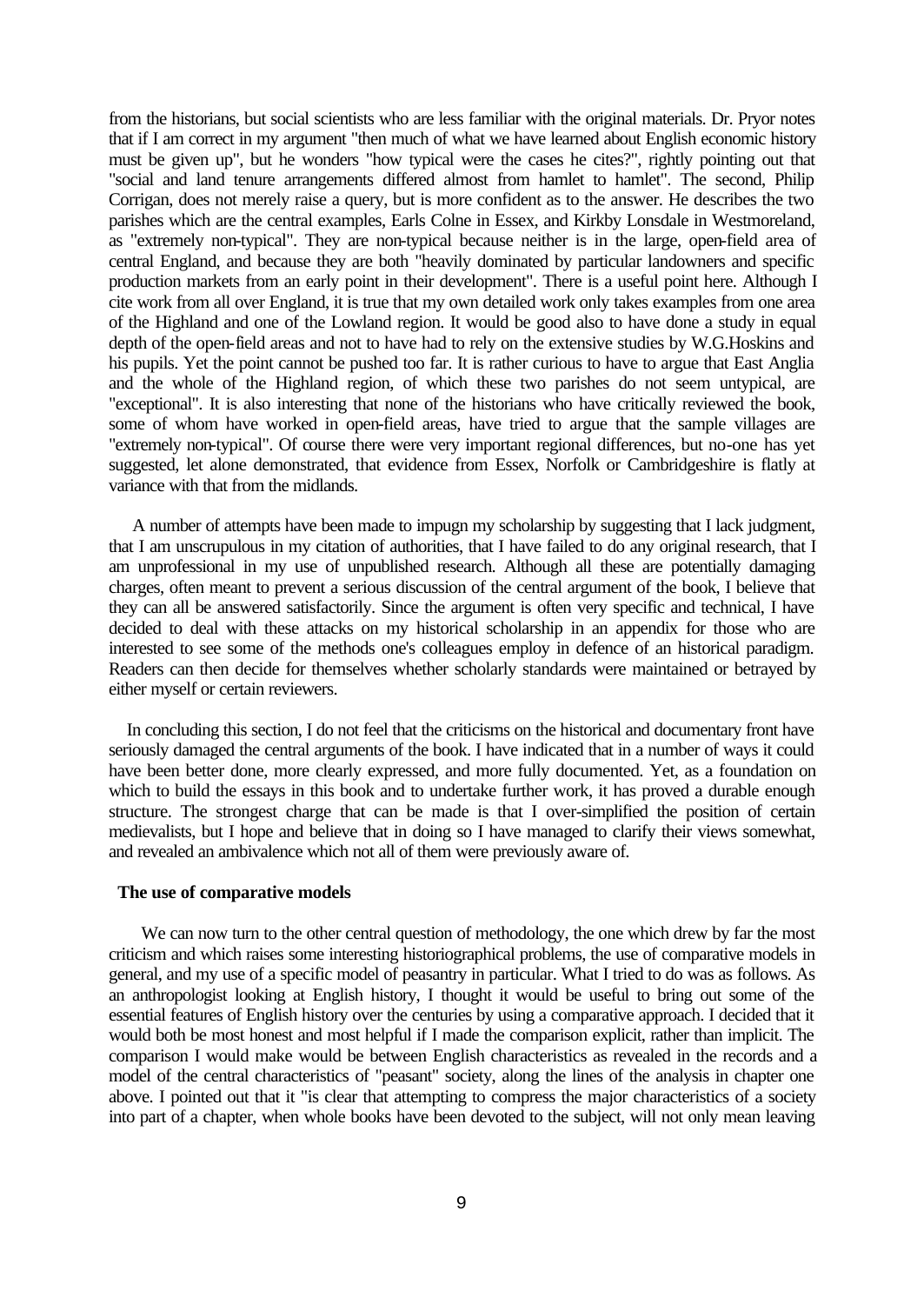out a great deal, particularly concerning the religious and ideological level, but will lead to the creation of a very simplified 'ideal-type' model in Weber's sense. It is likely that no particular society will fit exactly, at any time, all the features to be enumerated."(note 1) At the end of the detailed analysis of the features of peasant society, I repeated this statement. "It should again be stressed that the description above is a model, a simplified abstraction from reality. As a result it would be absurd to expect any particular society to fit all the features exactly; nor would we expect any specific feature to be entirely 'pure'. There are always some who marry late, there is almost always some marketing, some cash, some wage labour, some geographical mobility." Nevertheless, I still believed that "it is useful to have a strong model of the basic socio-economic nature of peasantry with which to confront a particular historical reality."(note 2) When model and historical data are compared, we need not abandon the whole model if some of the features are absent. But if almost all of the characteristics are missing, then it becomes difficult to go on labelling the historical society as "peasant".

 The necessity for historians to create explicit ideal-types of this kind is well known, but it is worth repeating Weber's advice on this. " Hundreds of words in the historian's vocabulary are ambiguous constructs created to meet the unconsciously felt need for adequate expression and the meaning of which is only concretely felt but not clearly thought out." Such words would include Christianity, capitalism, peasantry, individualism, patriarchalism and so on. If we do not provide explicit definitions of these terms, we will be imprisoned by our unanalyzed implicit assumptions. "If the historian...rejects an attempt to construct such ideal types as a 'theoretical construction,' i.e., as useless or dispensable for his concrete heuristic purposes, the inevitable consequence is either that he consciously or unconsciously uses other similar concepts, without formulating them verbally and elaborating them logically or that he remains stuck in the realm of the vaguely 'felt'."(note 2) It was partly for this reason that I attempted to define 'peasantry' so carefully.

 The nature of an 'ideal type' in Weber's sense and in mine can also be formally stated. "An ideal type is formed by the one-sided **accentuation** of one or more points of view and by the synthesis of a great man diffuse, discrete, more or less present and occasionally absent **concrete individual** phenomena, which are arranged according to those one-sidedly emphasized viewpoints into a unified **analytical** construct(**Gedankenbild**).In its conceptual purity, this mental construct (**Gedankenbild**) cannot be found empirically anywhere in reality. It is a **utopia**. Historical research faces the task of determining in each individual case, the extent to which this ideal-typical construct approximates to or diverges from reality, to what extent for example, the economic structure of a certain city is to be classified as a 'city-economy'."(note 4) Such was the ideal type that I was trying to construct as an heuristic device in relation to understanding England.

 In specifying how one should construct such ideal-types Weber pointed to various difficulties. The principal one was in the confusions that occur when using real materials to give substance and clothing to models. Since this is an area where I have come under particular attack and may indeed have failed to escape entirely from the difficulty it is worth elaborating more fully what Weber meant. A comparison of the ideal type and the "facts" is a procedure which "gives rise to no methodological doubts so long as we clearly keep in mind that ideal-typical developmental **constructs** and **history** are to be sharply distinguished from each other..." But this is not easy. "The maintenance of this distinction in all its rigour often becomes uncommonly difficult in practice due to a certain circumstance. In the interest of the concrete demonstration of an ideal type or of an ideal-typical developmental sequence, one seeks to **make it clear** by the use of concrete illustrative material drawn from empirical-historical reality. The danger of this procedure which in itself is entirely legitimate lies in the fact that historical knowledge here appears as a **servant** of theory instead of the opposite role. It is a great temptation for the theorist to regard this relationship either as the normal one or, far worse, to mix theory with history and indeed to confuse them with each other."(note 5). The example Weber cites of such a confusion is in Marxism,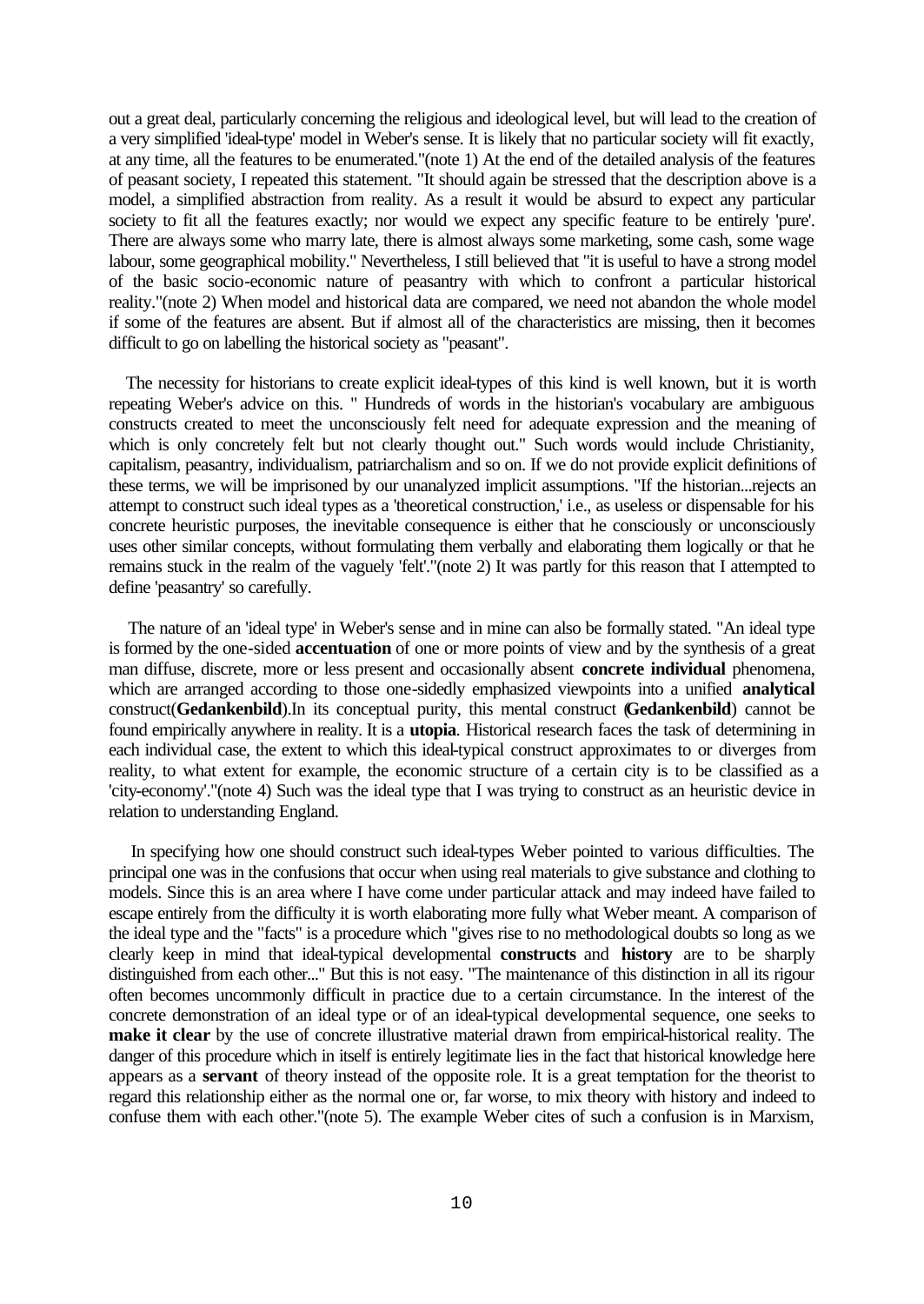where ideal-types of Marxian theory are sometimes used to manipulate evidence.

 With such an ideal-type in mind I constructed a model of peasantry. I first pointed out that "peasant" has two meanings, one common-sense and another precise and technical, as described in chapter one above. Often historians use the word in the common-sense way, and we cannot object to this. What I was interested in was to alert readers to the fact that certain analysts were either consciously, or unconsciously, assuming that the English had once been peasants in the stronger, more technical, sense.

 I then surveyed a good deal of the general literature on peasantry. The classic analyses and surveys of authorities like Redfield, Wolf, Thorner, Nash, Sahlins, Shanin, Galeski and others were used to bring out some of the essential features of peasantry. I explained that the model I was creating was based on these general accounts and on reading I had undertaken on peasantries in the Mediterranean (eight studies were cited), Asia (twelve books were cited) and northern Europe (three studies were cited). At this point I could have stopped in the creation of my model. Indeed, in my first formulations of the argument, for instance in chapter one above, I did stop here and the analysis was not slanted towards any specific peasantry. The general argument would not have been altered by doing so and, in view of the inordinate amount of criticism that has been levelled at my next step, it might have been wise to do so.

 As it was, it seemed to me that I should clothe the model in some specific detail, rather than leaving it very bare and abstract. In order to bring out some of the consequences of being a "peasant" society, I felt it would be helpful to see how such societies worked in one particular area of the world, rather than leaving a broad general description of the lowest common denominator of peasantry throughout the world. This was not done in order to characterize peasantry. That had already been done. It was to give readers, most of whom would not have a strong feeling of what a "real" peasant society was like, a solid alternative picture to place alongside the English evidence. To create such alternative possible worlds by the use of comparative models seems a useful procedure on occasions, without it one is trapped into believing that what did happen is all that could have happened.

 I decided to take Eastern Europe as the illustrative area for comparative purposes. I gave four reasons for this. Firstly, the earliest classic studies of peasant society and economy had been undertaken there in the l920's onwards. Secondly, some of the very best studies had been undertaken in this region, models of their kind. Thirdly, I felt that in order to provide a sufficiently strong sense of 'otherness' it would be helpful to move outside western Europe. I did not want to go too far away as it would be easy to ridicule attempts to compare England with India or China, for instance. Finally, it seemed useful to look at this area because it began to emerge that implicit analogies with East European peasantries had already strongly influenced many of those who had written on medieval England, namely Kosminsky, Vinogradoff, Homans, Postan, Titow and others. By making the comparisons more explicit, it would be possible to see how far such analogies were helpful.

 I then tried to draw out the central features of East European peasantry based on the works of Galeski, of Thomas and Znaniecki, on Poland, of Shanin on Russia, and others such as Czap and Hammel. During this discussion, I also made constant comparisons with peasantries in other parts of the world, India, China, Mexico, Turkey and so on, in the work of Nash, Redfield, Wolf, Hajnal, Marriott, Stirling and others. From this it seemed to me that although Eastern Europe, as described by the authorities I relied on, was an extreme case, there were many features which could be found in other agrarian civilizations which comparative analysts termed "peasant". At the end of the discussion, I briefly compared this to western Europe and pointed out that the peasantries of western Europe were probably very different from what I called this "classical" peasantry. In terms of the "presence of cash and markets, land sales, rural specialization, age at marriage and all the other features, ethnographic accounts suggest that west European peasantries had moved a long way from the 'classical' peasantry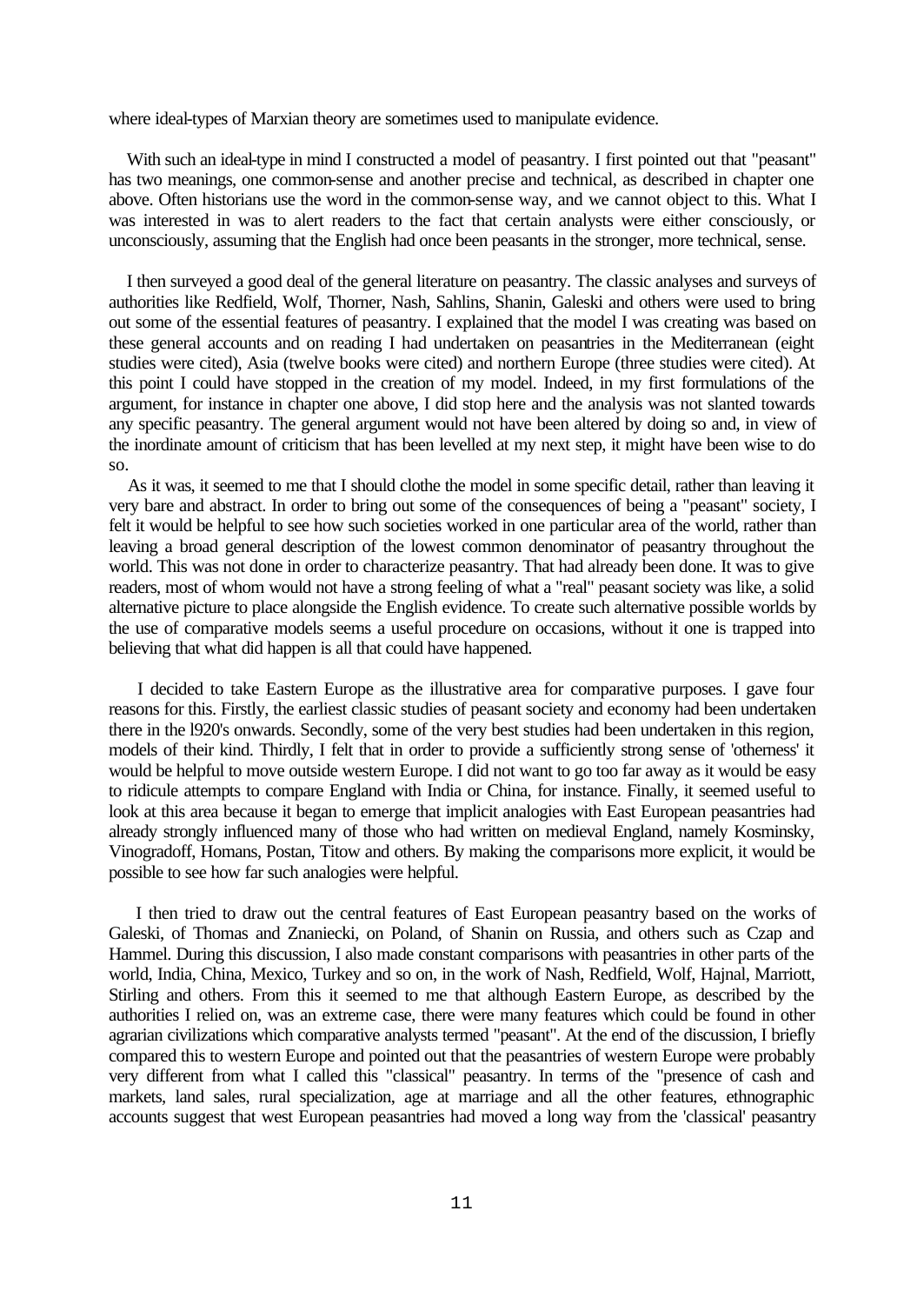described above."(note 6) I showed that this was true also in relation to the concept of ownership and its overlap with the family.

 I then proceeded to look to see to what extent sociologists, anthropologists and historians had believed that England had once been "peasant" in the technical and "classical" sense. In a chapter on this subject, I showed that there was a widely held view that England had moved from a situation approaching a classical peasantry, to an individualistic and capitalist society, through a great transformation or revolution which occurred in the sixteenth to eighteenth centuries. Often the authorities were using the word "peasant" in the common-sense way, as in the title of a book by Dr.Thirsk on 'English Peasant Farming'. But often they really believed that there had been a different socio-economic formation before the sixteenth century along the lines suggested by Marx and Weber. The major rupture was supposed to have occurred in the sixteenth or seventeenth centuries.

 Roughly up to the sixteenth century there were "peasants" throughout Europe. After that they disappeared in England, while elsewhere in Europe they lingered on in a muted form, disappearing in France, for instance only in the second half of the nineteenth and early twentieth centuries (note 7). The rest of the book set out to test this general theory, using the model I had created as a benchmark, a set of indices, against which to judge the historical evidence starting in the seventeenth century and gradually working back to the thirteenth.

 It may sound strange, but when I began research on this, having set up a preliminary model and being curious as to when the peasants had "disappeared", I genuinely believed that I would find real peasants up to about the fifteenth century. I believed this on the basis of reading accounts of the great transformation by certain medieval and early modern historians. But when I looked at their accounts more closely, and incorporated my own work on documents with the results of recent research, particularly by Dr.Richard Smith, it began to dawn on me that this was a huge myth. The explosion in my mind, surprise and amazement that the data did not fit the predictions of a model which I had unconsciously accepted over the years, is what is captured in the book. The method may be rather a curious one, but in my own case, and for a number of others, it has forced a re-thinking of stereotypes. Since the method led to the conclusion that one of the central orthodoxies of modern historical and sociological thought was wrong, and hence directly challenged the work of Marx, Weber and many recent historians, it not unnaturally attracted considerable critical attention. We may briefly look at some of the objections that have been brought.

 One set of criticisms focused on the procedure, that is on the choice of models, what was included in them, how they were constructed. A first argument was that the model of peasantry was based on too few instances. Dr.Harris alleged that it was "constructed from three works on peasants in Poland and Russia", and Faith, Hilton, Dyer, Hyams and Herlihy, also stated that the model was basically Slavonic, or East European. As I hope to have shown in the summary above, this is a distortion. The model was based on several civilization and on many of the leading accounts of the basic nature of peasantry throughout the world. It is only a part of the model that is based on the concrete East European case. I do not believe that the model can be dismissed in this easy way. In fact, none of the reviewers, with the exception of Hirst and Tribe, challenged the wider work of Wolf, Sahlins, Dalton, Redfield, Nash, Thorner and the rest which is just as important to my argument as the books on Eastern Europe.

 Having asserted that my model was based on only three cases, Harris goes on to ask whether any meaningful model can be made from so few cases, and whether the "abstracting an ideal type from a particular context (in this case Eastern Europe) and using it to create a general category of thought (i.e. the peasantry)" is a valid method. It is probably not valid, but it is equally not what I did, as chapter one above shows. Rather curiously, the same author then suggests that my comparison is undermined bec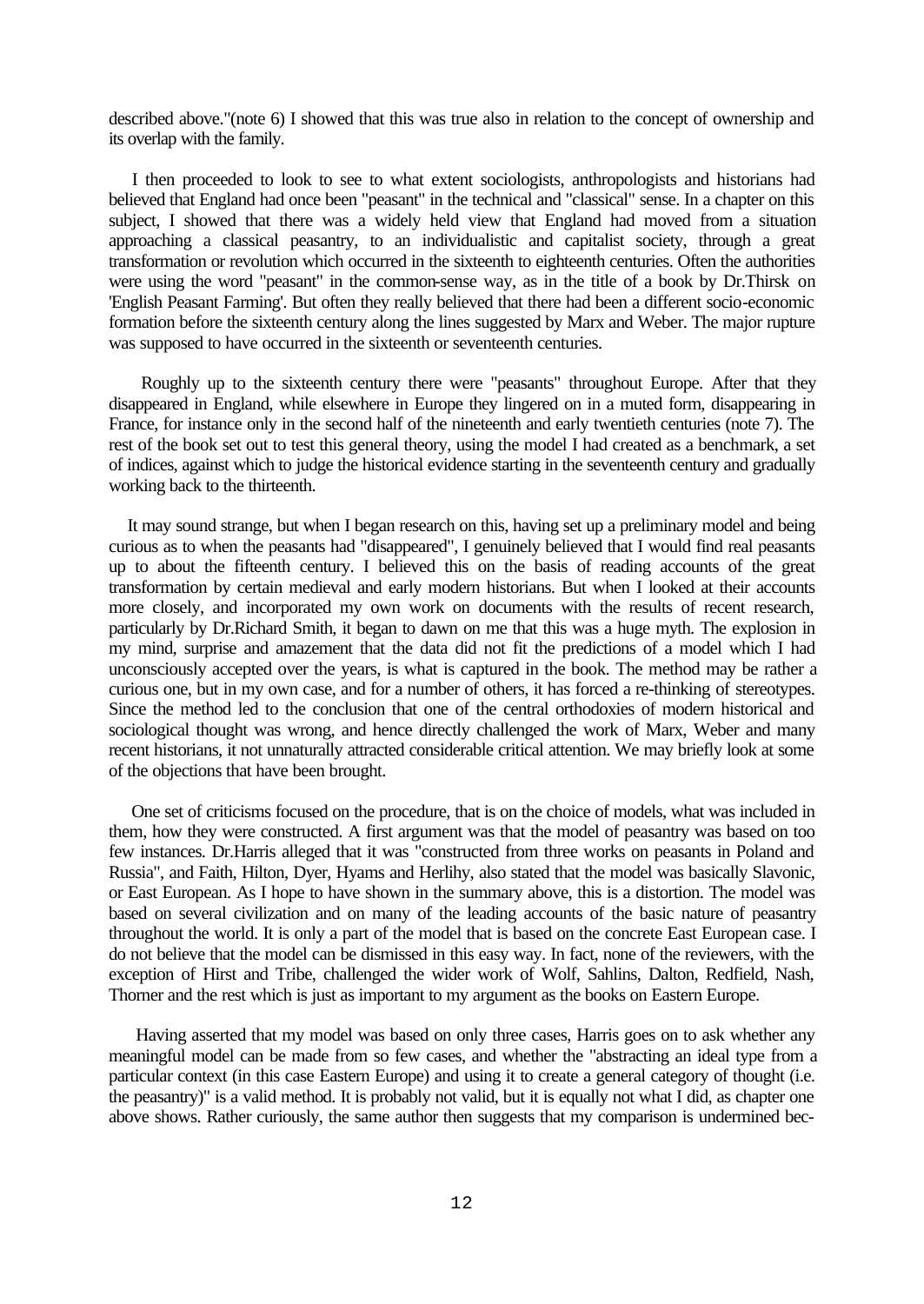ause while my material on classical peasantry is "constructed from three works of the most general and synthetic sort", my English material is based on specific studies of particular villages, manors and so on, and hence I am not comparing like with like. In answer to this, we might note that this does not seem to be a correct characterization of the work by Thomas and Znaniecki. More importantly, however, my model, as I make clear, is also based on several dozen field monographs, anthropological studies of particular villages and communities.

 Harris' next criticism is one which is also made by Faith, Herlihy and Rowland. It is basically that rather than using Eastern Europe as my central concrete comparison, I should have used a model based on western Europe, perhaps located in France, Italy or elsewhere. This is a reasonable point. I have given my reasons for not doing so, but these critics, and Dr. Baker, may have a point that by taking a very pure concrete case, I have pushed the argument to its extremes. It would have been safer to have chosen somewhere nearer to England, and this would indeed have brought out some of the subtler similarities and differences within western Europe. But I am not sure that as a first effort it would have revealed as much. Like Jack Goody and John Hajnal (note 8), I find it refreshing to look from outside western Europe in order to see some of the peculiarities. The work of making the finer discriminations within Europe I saw as a second stage. It was begun in the last two chapters of the book where I compared England to other parts of Europe, using some of the insights gained from this wider perspective. Yet there is no doubt that Robert Rowland has a strong argument when he points out that I need to show why England, France, Italy all "differed in **different ways** from the ideal type."

 Philip Corrigan seemed to find my use of models confusing in two ways. Firstly, he finds that taking definitions of peasantry "developed since l945 to describe peasants defined within a capitalist world market" and applying such definitions to 13th to 17th England, not finding such peasants there, and then arguing that there was no peasantry at all, an odd procedure. I would agree that there are dangers in using modern categories and foisting them on the past. In some ways this was my very point. What I was arguing was that this was exactly what some historians were implicitly doing. They were taking unexamined assumptions of what "peasants" are like from their experience of modern societies, and then making medieval man look like them. Perhaps it would clear up this misunderstanding if I stated that basically I am not interested in whether medieval or modern English people were or were not "peasants". My interest was in whether the numerous features that nowadays we associate with peasantry, that is the absence of individual rights in property, constraints on the extensive penetration of money and markets down to the village level, low geographical mobility, a symbolic attachment to the land, a certain type of household formation, and other features, were present in England in past centuries or not. I do not really see what the capitalist world market or l945 is really relevant to these ultimately empirical questions.

 A second criticism by the same reviewer is that in some places, apparently, I see that I am checking one 'representation' (or model) against another, in other places I suggest that I am "comparing two comparable realities". No specific instances are cited, and without these I find it difficult to answer this criticism. In principle and generally, both seem to be valid procedures. At times I would like to compare observer's models of classical peasantries against historian's models of medieval England. At other times, I would like to compare what I consider to be the "reality" of peasant societies in the present against the "models" of certain historians. At other times it is present "reality" against past "reality", or past "reality" against past "model". As long as I am clear in the book as to which of these things I am doing, it seems to me legitimate to do them all, always acknowledging that the relationships between "reality" and "representation" is a much more complex one than is implied in the brief preceding remarks. It may be that I was not always sufficiently clear about what I was doing, however, since one perceptive critic, Robert Rowland, suggests that I "appear to confuse the ideal type with a simplified empirical model of a (any) peasant society".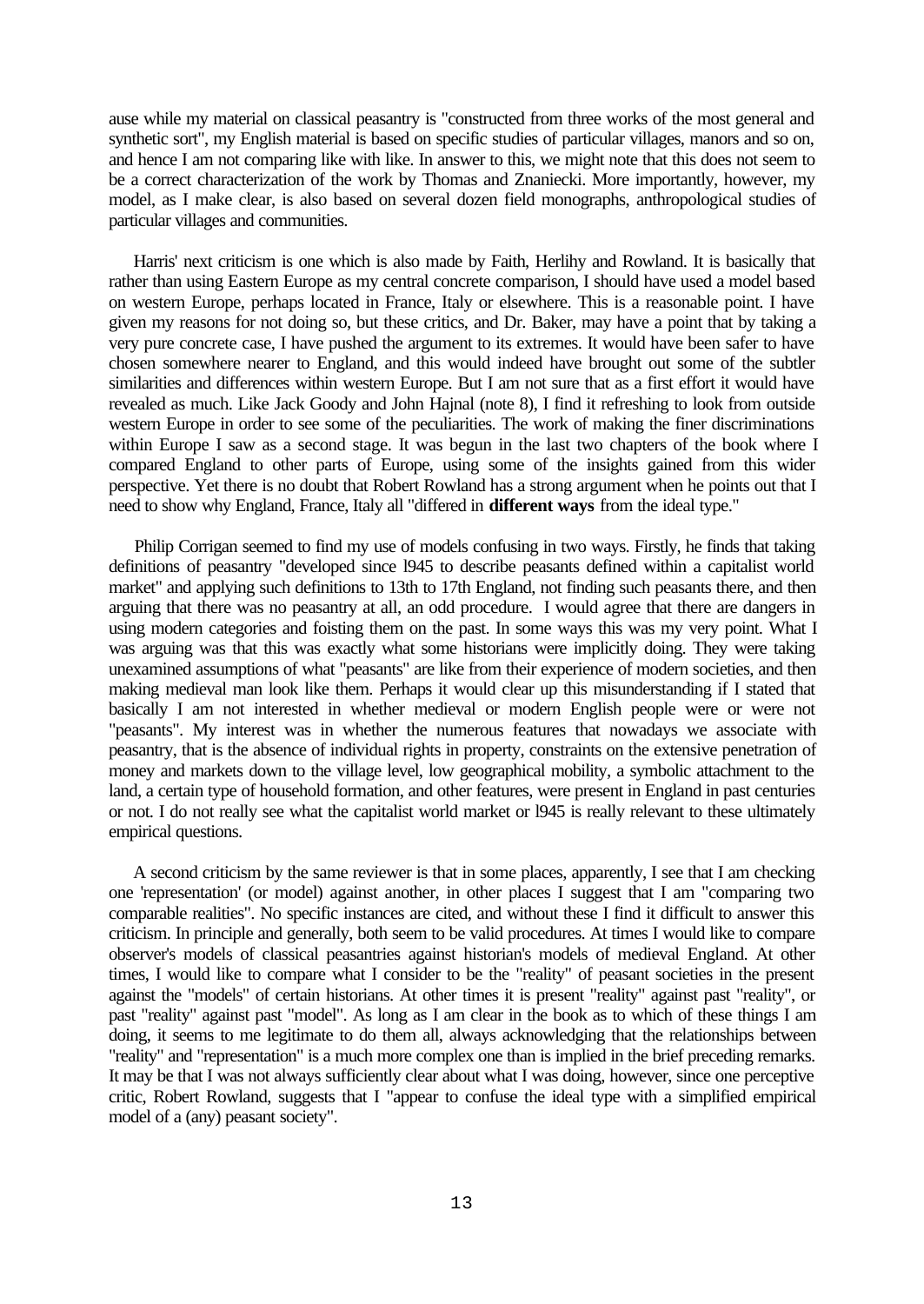Dr. Anton Blok, an anthropologist, has some other methodological criticisms. He sees my model as "at once ideal-type, stereotype, and description of 'real' peasantries". He dos not object to this in itself, but finds that the model I have created is too simple. He does not like the way it lumps together the peasants of Russia, India and the Mediterranean, ironing out very important differences in the process. In general, this is a fair criticism. As I acknowledge, the model is very simple and reality is very complicated. I had to rely on generalizations made by the leading experts, against whom, presumably, the same criticisms would be levelled when they wrote books or articles on "peasants" at a global level.

 Dr Blok then goes on to pursue a particular argument which I find less helpful. He states that I prefer "to sacrifice cultural diversity on the altar of sterile nominalism", and that I apparently feel "uneasy about concepts which do not have sharp boundaries". These are harsh words, and I can only leave readers to judge whether they are true. I would say, however, that to believe that for heuristic and analytic purposes it is better to have a clear, unambiguous and simple, if over-simplified model, than to have a more realistic, but probably highly qualified and complex model, does not necessarily mean that I feel "uneasy" in general about concepts without sharp boundaries. I just happen, on this occasion, to have found them less useful.

 My "misunderstanding", Blok writes, is "closely connected with the belief that the only aim of the comparative method is to look for similarities". Unless I have misunderstood Blok's meaning, this is rubbish. While it may be true that I ironed out certain differences as between peasantries elsewhere, the two central themes of my book are precisely concentrated on differences and not similarities. My use of the comparative method was precisely to show the differences between medieval England and classical peasantries, and to show the differences between England and much of the Continent. Indeed, it has been for stressing these differences that I have been roundly condemned. It is not helpful to be admonished, particularly with an allusion to Marc Bloch, for only being interested in similarities. Bloch, Blok and I are in agreement that the purpose of the comparative method, of which this book was meant to be a prime example, is to look for both similarities and differences.

 Another criticism is that the model is incomplete in certain ways. Dr.Faith argues that I have created a model of "a peasantry" rather than of a "total society in which the peasantry is a subordinate class". The evidence for this charge is that "the landlord hardly makes an appearance in this book". In England, in Poland, Russia and so on, peasants were not autonomous but were "subordinate to a ruling class". Apart from the anachronistic and loaded use of the phrase "ruling class", Dr.Faith has a point here. Although my model did in fact incorporate quite strongly the relations between lord and peasant, this was an area to which, as I acknowledged earlier, I should have given more attention when dealing with medieval England. It does not undermine either model or treatment, but it is one of the threads which would have strengthened the argument still further.

 Dr. Faith's second criticism is that the model "does not contribute very much to our understanding of peasant production as an economic system". This is not surprising, she says, because it is "primarily the creation of anthropologists and sociologists, whose interests lay elsewhere". Dr.Faith is not convinced that I am very familiar with what peasants actually do. By this she appears to mean ox-team cultivation, open-field agriculture, and other features of agricultural techniques and organization. Now it is true that I do not devote much of the book to these matters, but it is a slur on people like Wolf, Thorner, Sahlins, Nash and others to say that they ignored such matters because their "interests lay elsewhere". It is also the case that having lived for fifteen months in what might be described as a "peasant" village and written a book which analyses the production methods of this society in extreme detail, I do have some familiarity with these subjects.(note 9) It is a field which I ought, of course, to know more about, but I have read many of the classic accounts of agricultural production methods. I did not deal with these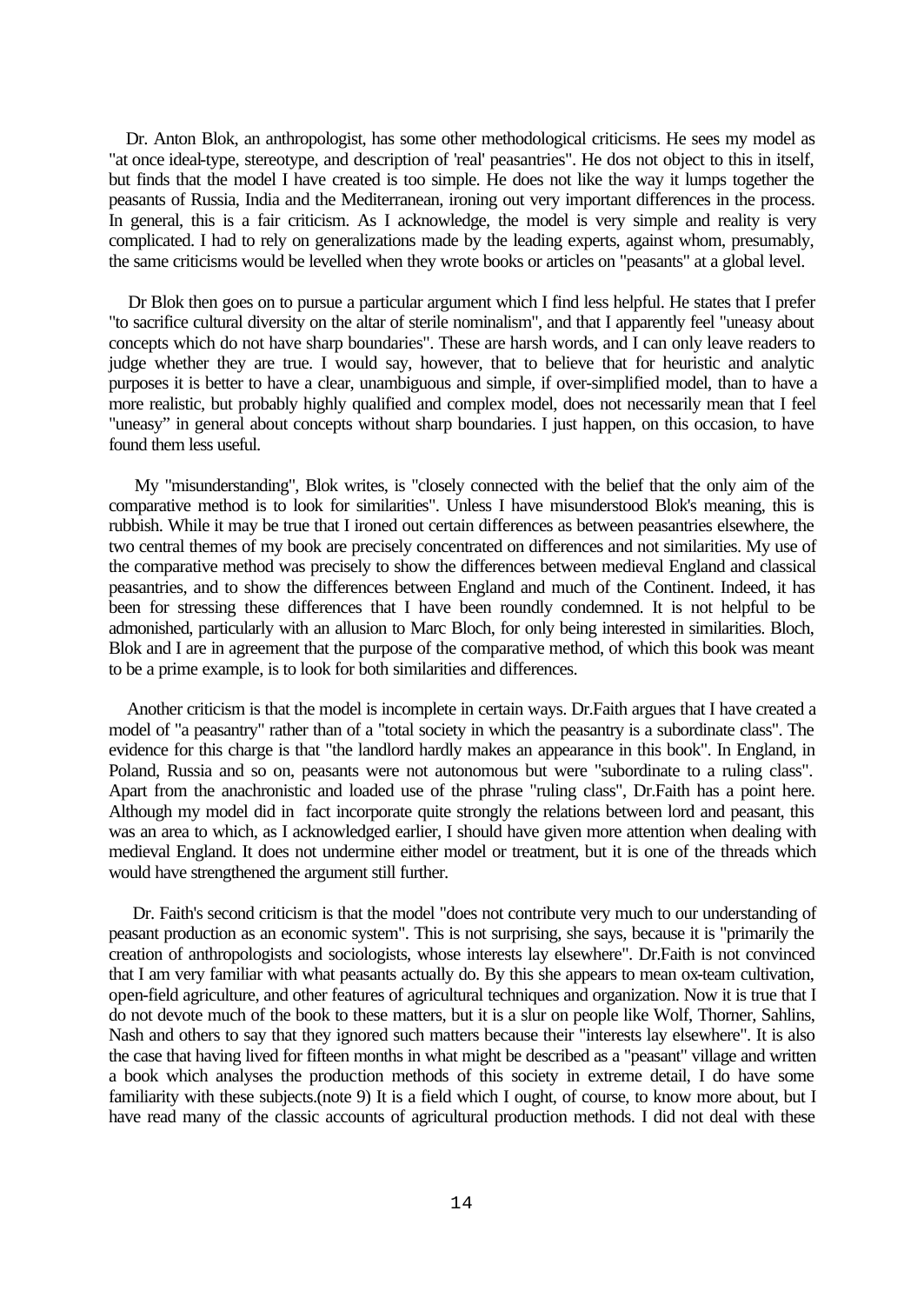topics in more detail in the brief constraints of the book because they did not seem central to my particular argument. I do not happen to believe that open-field agriculture, ploughs, the physical aspects of production throw much light on whether people are, or are not, peasants. Some may disagree, and argue for some kind of technological determinism where the means of production inevitably lead to certain relations of production. It would be interesting to hear the arguments. My knowledge of agricultural societies throughout the world does not support such a crude association and I do not feel that this is a large gap in the model.

 Further evidence that I am not very familiar with what peasants do according to Dr. Faith is the fact that "in a rather odd footnote" I write that I decided "not to include any discussion of peasant production or of Chayanov's contribution to our knowledge of it(p.15, note 31)." This seems damning. I seem to have admitted that I will include no discussion of peasant production. In fact, if one turns to the note, there is no mention in it of peasant production at all. What I do say is that a number of Russian scholars have contributed very significantly to the "general discussion of the domestic economy of the peasantry", a different subject, and I have decided not to go into their work in detail.

 The footnote arose from discussions with Professor Shanin, an expert in this field. I had written a certain amount about Chayanov and others in an earlier draft, but he pointed out that this was a very large and complicated field of debate which I should either enter more fully, or not at all. I therefore decided to use Chayanov's important work indirectly, through his well-known and extensive influence on almost all of my main authorities on peasants and the domestic mode of production, including Shanin himself, Sahlins and Wolf. I thought that by writing that "I have decided to omit any direct reference to their work", joined to the fact that I presumed that most people knew that I was heavily drawing on Chayanov's insights through the wider literature, this would be sufficient. But this footnote has given several reviewers, as well as Faith, the chance to strike a wider blow.

 Paul Hirst has raised some interesting theoretical points, claiming that ultimately I cannot avoid the Populist versus Marxist arguments in this way. At the widest level he is probably right and I will return to his arguments. But in the context of the book, I still feel that to have spent an extra ten pages or so at the start of the work going over these very specialist debates would have alienated many readers. Professor Herlihy is less helpful. He claims that Macfarlane "dismisses the work of the foremost theorist of a peasant economy, the Russian scholar A.V.Chaianov, for fear of 'complicating the argument'". As a stark accusation, this sounds bad. I certainly do not "dismiss" Chayanov's work; my book is very heavily indebted to it and I respect it greatly. It is merely that it seemed possible to obtain his major insights without getting bogged down in a detailed treatment of those Russian writers of whom he is only one.

 Two final criticisms of the general methodology are particularly interesting. Barbara Donagan suggests that the "careful sociological-anthropological definition of peasantry" is "in a sense a red herring". She admits that "it allows demonstration of the weakness of medievalists' arguments by analogy to other peasant societies when their English evidence fails" and, since this was part of my purpose, has some justification. It is a red herring because my belief in a classical peasantry has a "theological element", suggesting that I am a "believer" in something that is merely a matter of faith. Since matters of faith are disputable and unprovable, presumably Dr.Donagan feels they should be kept out of the argument.

 After the sometimes rancorous responses to this use of the peasant model, I would like to feel that the argument could indeed have been made without any reference to a comparative model of peasantry. Unfortunately, I am not sure how, in practice, I could have done so. If I had listed a set of criteria which I asserted were interlinked, and then merely shown how they were not present in medieval or early modern England, it is likely that many would have replied that they did not exist anywhere, rightly asking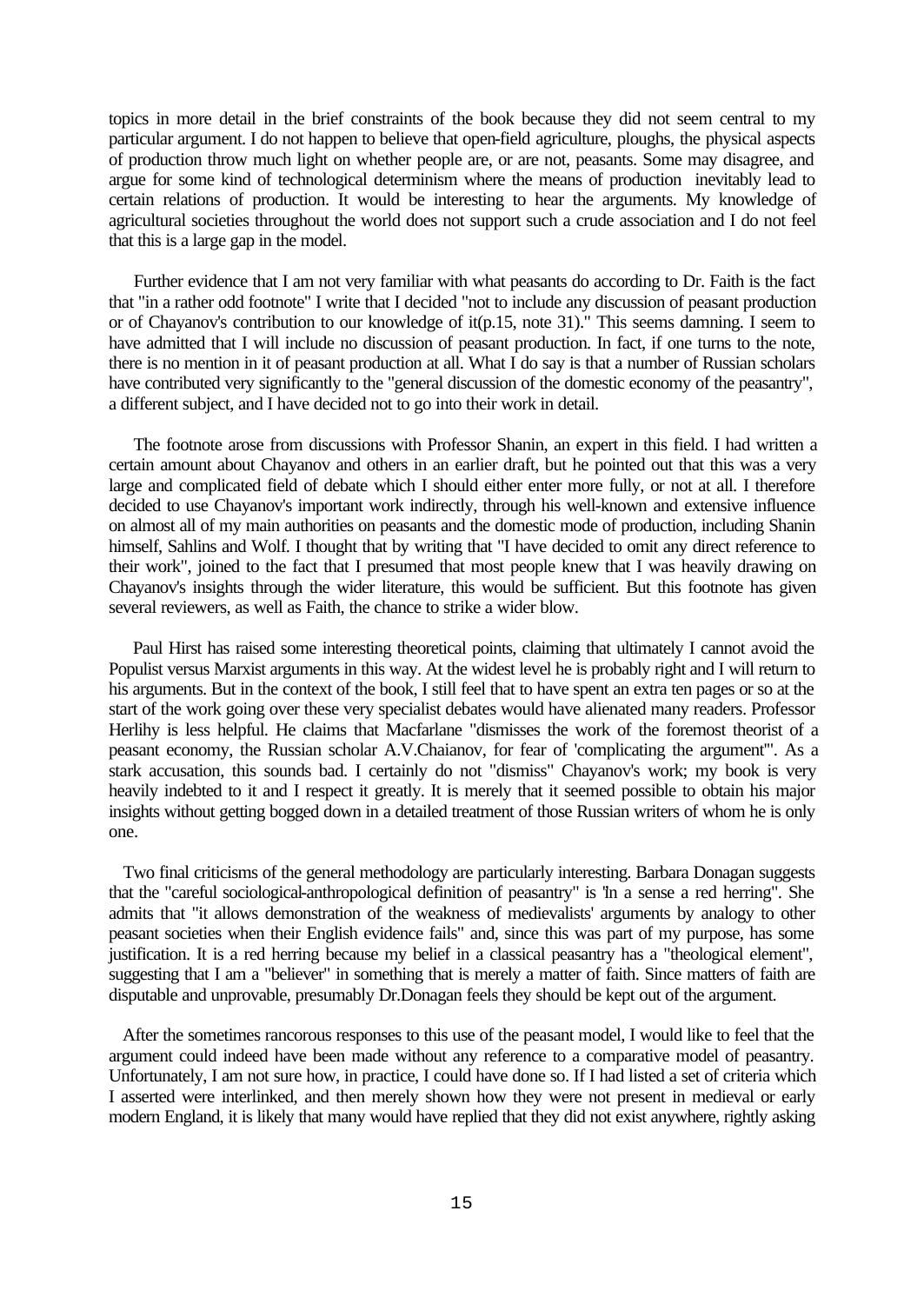me to make explicit and document my comparative model. Furthermore, I am certain that without making it explicit to myself, I would not have been in a position to question much of the growing orthodoxy of the supposed capitalist revolution. I suppose I could have used an explicit model for my own purposes, and then disguised it. This might have been a safer procedure, but I believe it would have been a less honest one. Honesty, an attempt to share one's procedures of thought, may not charm all the critics, but I still believe that historians and others should make their comparative models explicit.

 These appear to be the main methodological criticisms of the nature of my comparative model building. Some, we have seen, are possibly right, others absolutely right, others are exaggerations, misrepresentations or based on misunderstanding. In sum, they do not convince me that my procedure was basically flawed in either conception or execution, though of course it could have been done better. I leave others to judge whether I have answered the criticisms.

 There is no doubt that I could have improved the contents of the model. Here I come to a second class of criticism, that basically the ingredients of the comparative model are wrong. There are two main criticisms. The first is that peasants are much more diverse, less "pure" and uniform than my model allows. I had already tried to anticipate this, as my quotations above show. If one considers a model as a kind of ruler or bench-mark, then on all the different indices specific societies will be at different positions. I particularly stressed that this was the case in western Europe. Thus it is useful to be reminded by Dr.Blok that peasants in southern Italy are not always "familistic", that they are often market-oriented, selling and buying land, and sometimes geographically mobile, even in non-European peasantries. This is, of course, true. But I do not see that it invalidates the discussion; it merely adds nuances to that very difficult problem of creating a lifelike model.

 The severest criticism, however, was reserved for my treatment of East European peasantries. We have seen that certain reviewers convinced themselves that my whole model of peasantry was based on East Europe, and that my whole account of Eastern Europe was based on three synthetic accounts. The next stage was to show that these three accounts were inaccurate. I was pushed out onto the gang plank, step by step and then given the final push to the sharks. I have refused to accept the first two steps in the argument; the book, as chapter one above shows, could easily have been written without mention of Eastern Europe. But supposing I was now at the end of the plank and the question was put, "has he based his whole model on faulty reporting", what would be the answer?

 The first thing to say is that there has been little direct challenge to the authority of Galeski on Poland, of Thomas and Znaniecki's massive work, or of Shanin on Russia. The approach is usually more indirect. Dr. Faith argues that there is doubt as to whether the model is accurate; Kula's work on Polish feudalism "would certainly cast doubt on this rigid conception of a 'natural' economy by showing that both seigneurial and peasant economies were alike both monetized **and** 'natural', and that from very early on peasants in Poland were anxious for access to the market. Likewise, Chayanov's work would not support the view that there was no land-market and a virtual absence of wage-labour. I expect Dr. Faith is right. As I wrote, in practice no situation is pure, indeed peasant society is bound to have some of these elements since the very definition of peasantry makes it a "part-society", a part in relation to a greater whole which includes a State, a market, towns and so on. If there were none of these, it would not be peasant, but something else.

 The same point is made in another form by Professor Hilton. On the cited evidence of R.E.F.Smith's work, we are told that medieval Russian peasants were much more mobile, lived in nuclear families, did not have a sentimental attachment to a particular piece of land, bought and sold land and so on. Quite so. I was not trying to paint a picture of a fossilized East European "peasantry" that had been unchanging since time began. It does not discomfort me to hear that medieval Russian peasants also do not fit the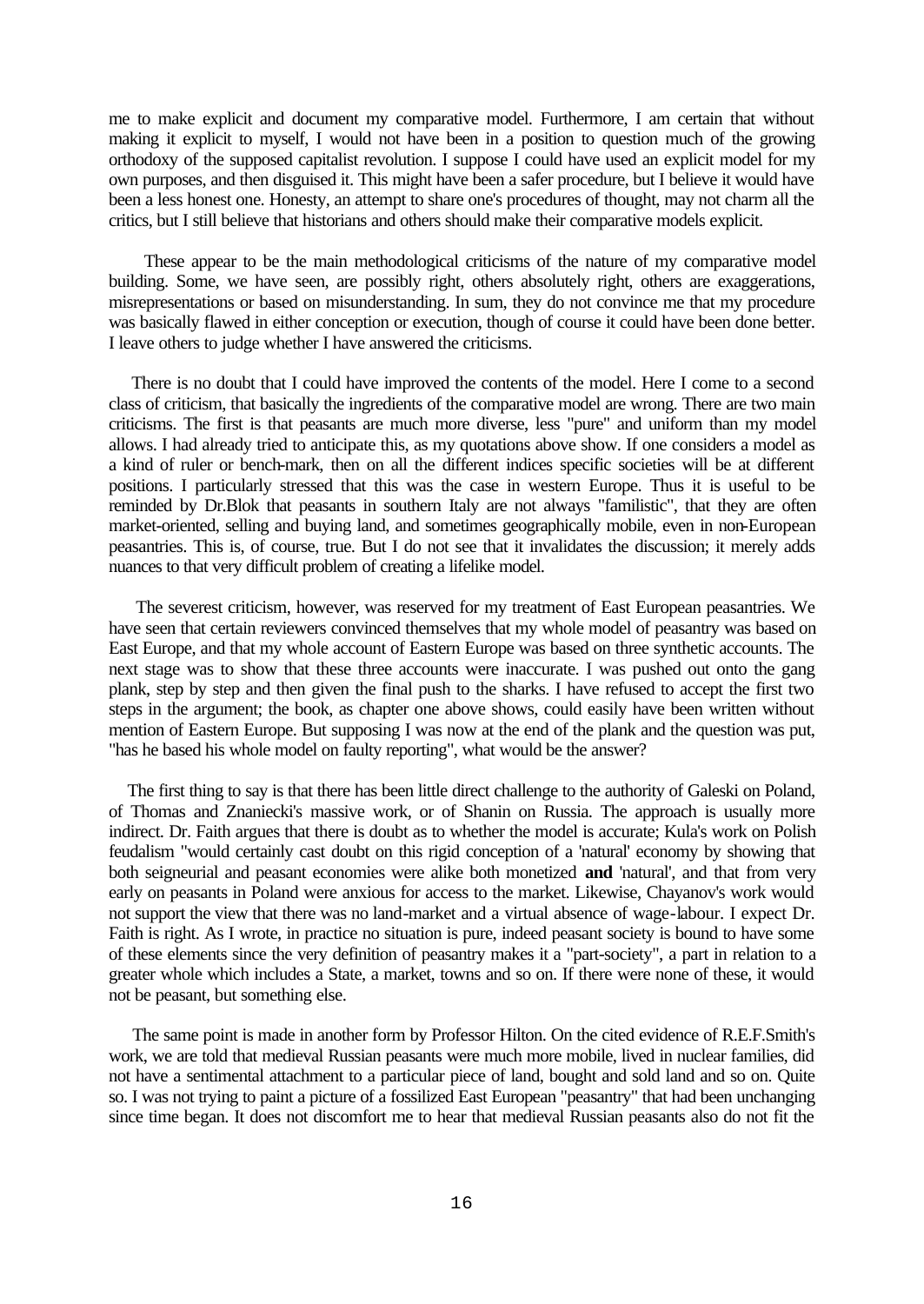stereotypes of certain English medievalists. But I do not see that this has a great bearing on the model. Are Galeski, Shanin, Thomas, Znaniecki wrong about the time and groups they were describing? If so, this should be shown, rather than implied by innuendos such as "Macfarlane has been badly let down by his advisers".

 Two reviewers constructively discuss this matter. Keith Tribe alleges that Shanin's **Awkward Class** "relies on a combination of development sociology and Slavophilism to present an image of the Russian peasantry as a cohesive and natural order". Tribe then proceeds to make several other criticisms of Shanin's work. I am not competent to go far in this debate, but the most that is alleged is that Shanin, one of my three major authorities on Eastern peasantry, has made the Russian peasantry of the early twentieth century more communal-minded, more stable and family-based than they really were. If this criticism is correct, then my model needs some adjustment. Shanin's peasants may not have been as close to one end of the bench as I had thought.

 Paul Hirst makes some interesting comments on this problem. He rightly points out that the theoretical literature I draw on is "strongly influenced by the work of...Chayanov, notably Shanin, Thorner and Sahlins". He then reminds us that "this model of peasant economy is by no means uncontroversial". He writes that I cannot avoid this controversy, that is between the Populists and Marxists. Hirst claims that my model of peasantry is so extreme that it may not fit the Russian case, in other words Shanin is possibly wrong. What is his support for this claim? "It is arguable that Russia (certainly after 1861)" was characterised "by individualistic and highly monetized agricultural producers, family members having few rights in relation to the head, the communal or clan regulation of landholding playing a marginal role, money lending, sale and rent of land, wage labour, etc. playing by contrast a prominent role." He then proceeds with further detailed points which suggest that, if he is right, my picture of Russia is too simple.

 If it turns out that the model I have created of East European peasantry is too extreme, or even that it is a model in the minds of Shanin, Galeski and the rest, and not a very accurate representation of even the period they were studying, this would not be a crippling blow to my book. As we have seen in the discussion of Weberian models, this is precisely what models are for. Indeed, it would be somewhat refreshing if it were the case that while I had thought my work would have its main implications for English history, in a boomerang way it made people question peasant stereotypes for Eastern Europe. Naturally it would be more convenient if the debate were resolved in a way that showed that model and reality in Eastern Europe matched in the way that I had assumed. But my main interest was in the use of a model, a thought-experiment, to expose three things. Firstly, what goes on in the minds of historians and sociologists when they try to study the development of English history. Secondly, some interesting questions we could ask of the historical evidence. Thirdly, as a kind of predictive system.

 When treating historical materials, and particularly when analysing periods like the thirteenth and fourteenth centuries when the documents are often scanty, it is necessary to have a hunch about what would be interesting questions, in other words to have a thesis to test. The creation of a simplified model of peasantry gave me an interlocking set of predictions about how the society might have been. I was not trying merely to show "at some length" that English villagers "seem always to have differed from the inhabitants of nineteenth-century Poland and Russia, or twentieth-century Turkey or Mexico" as John Hatcher facetiously put it. If this had been so, it would clearly be a ridiculous activity. What I was trying to show was that there is a strong, and recently heightened, tendency to lump the histories of all societies together. It is easy to slip into thinking that all societies progress through a uniform "peasant" stage into the "modern" world. It is tempting then to conclude that the only difference in the case of England was that it did so earlier than anywhere else (with the possible exceptions of Holland and Denmark). My use of an abstract model was to help myself, and hopefully others, in their escape from such a narrowing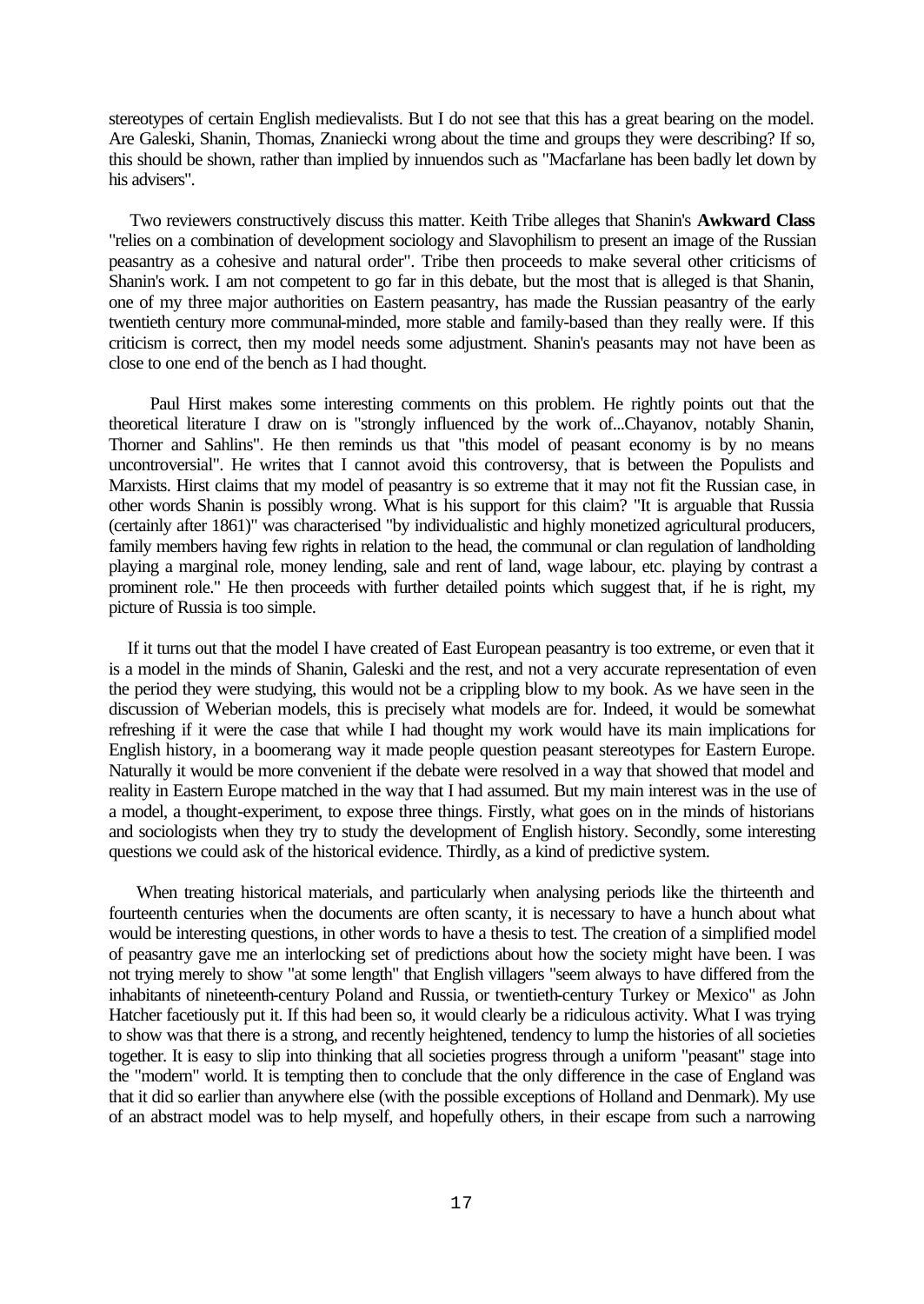# approach.

 We may ask what is left of the arguments put forward in **Individualism**. Have they survived, or have they been destroyed? Here I have to leave the decision to others. Certainly it was recognized that I was sailing for large prizes. As Lawrence Stone wrote, "It is not often that a book appears which challenges the whole corpus of conventional wisdom about the evolution of the modern world". If I should happen to be right in my facts and deductions from them, then he agrees that I would be saying "something very important". Indeed, it is so important that if am roughly correct, then I could well be, Stone suggests "the Einstein of history".

 Certainly others have now sailed along the same route and have found a land which was until very recently denied to exist. One flotilla is described in chapter six above, where it will be noticed that most of the books published up to 1978 argued strongly in one direction, while those published in the wake of **Individualism** took an entirely different view. A great deal of subsequent historical research, very ably summarized by Dr.Clark, has now been published which basically supports the thesis of continuity. (note 10) But whether the account I have given of the battles that have been fought, or the further evidence presented in this volume, will convince others that I have succeeded in destroying, in Stone's words "the grand theories about England propounded by all those foreigners, Marx, Weber, Durkheim, Tocqueville, Rostow, and the rest", is up to the reader. Stone argues that "this...is an unlikely consequence of an implausible hypothesis based on a far-fetched connection with one still unproven fact of limited general significance", and one could not be more damning than that. Others are more encouraging.

 Personally I would accept that the argument is faulty in several respects and I would no doubt modify it a little if writing the book now. In particular, I would make more explicit some of the remarks which, in a naive way, I had thought would be treated charitably and sensibly, rather than being ripped out of context and held up to ridicule in order to discredit the book. Furthermore, in the light of the almost universal statement of the medievalist reviewers that they never believed in real peasants, family property and so on, I would not now present their findings in quite the same way. It appears that we agree more than I thought. Yet the ambivalence of the reactions, often fiercely trying, by some fairly piratical means, to sink the book, while loudly proclaiming that they were really friends and why had I ever thought otherwise, does suggest that there was something in what I wrote.

#### LIST OF MAJOR REVIEWS OF THE ORIGINS OF ENGLISH INDIVIDUALISM REFERRED TO

This list includes 39 of the 52 reviews known to me. All reviewers mentioned in the Postscript and the Appendix are included. A few short or very general reviews have been omitted.

Abrams. Philip Abrams, in Historical Sociology (1982), 3 22-6.

Blok. Anton Blok, 'In Search of the English Peasantry', Theoretische Geschiedenis (Sept. 1980).

Charlesworth. A. Charlesworth, in Environment and Planning.\*A, 13 : 2 (1981), 254.

Corrigan. Philip Corrigan, in Sociological Review 28 (May 1980), 465-70.

Delbos. Genevieve Delbos, in L'Homme, xx : 3 (1980), 162-5.

Donagan. Barbara Donagan, in Ethics 91 (Oct. 1980), 168-70.

Dyer. Christopher Dyer, in Economic History Review 3 2 (Nov. 1979), 600-1.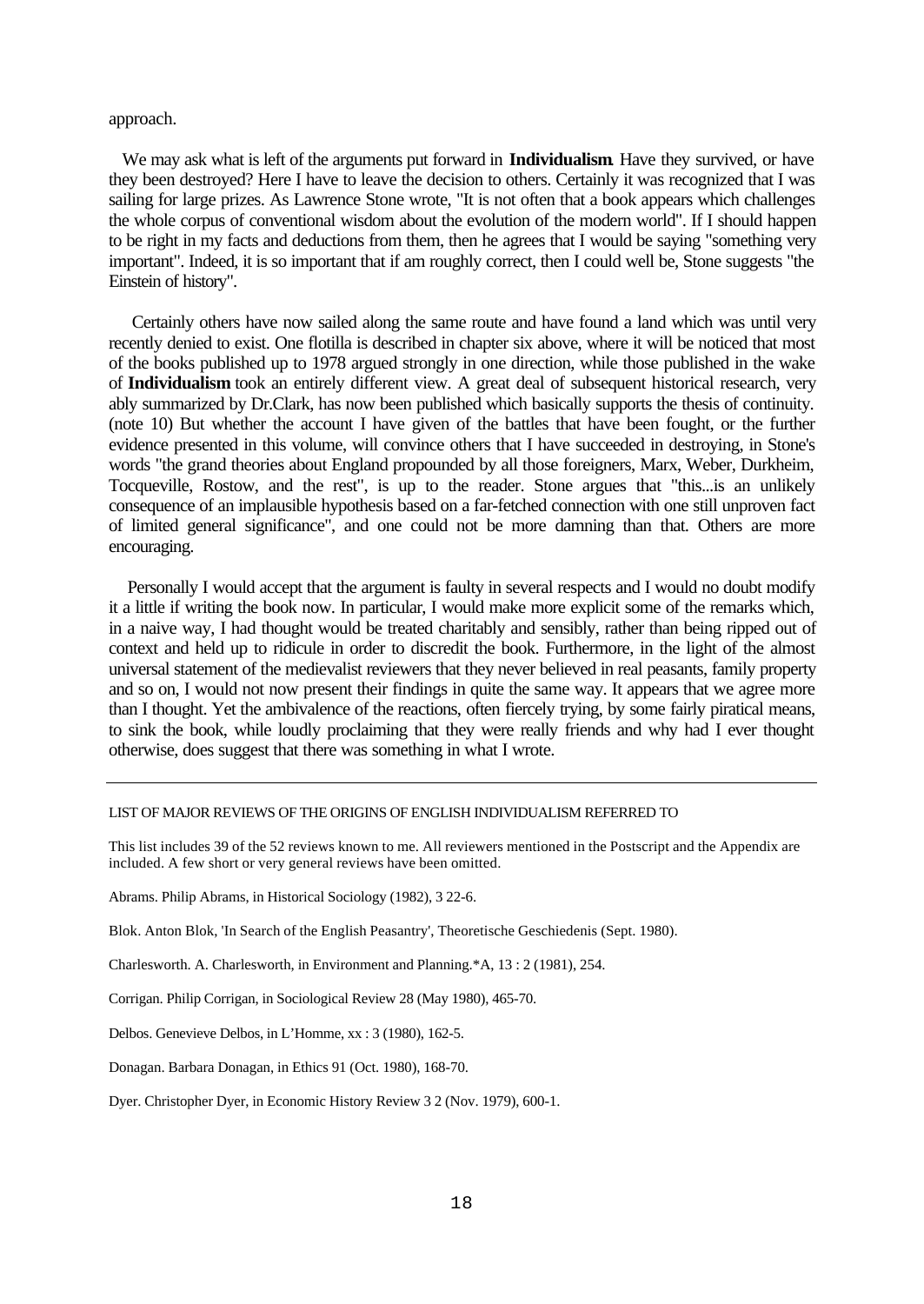Elton. Geoffrey Elton, in Times Literary Supplement 23 (Nov. 1979), 27.

Faith. Rosamond Faith, in Journal of Peasant Studies 7 (April 1980), 3 84-9.

Goldie. Mark Goldie, 'Old Whiggery, New Bottle: Macfarlane's English Individualism', Cambridge Review, CI : 2255, (1978) 111-4.

Harding. Alan Harding, in British Book News (March 1979), 250.

Harris. Barbara J. Harris, in Journal of Social History, 14 : 1, 1980, 169-172.

Hatcher. John Hatcher, in The Historical Journal, 22 : 3 (1979), 765-8.

Herlihy. David Herlihy, in Journal of Family History, 5, (Summer 1980),235-6.

Hilton. Rodney Hilton, 'Individualism and the English Peasantry', New Left Review, 120 (March-April 1980), 109-11.

Hirst. Paul Hirst, in Cambridge Anthropology, 5 : 1, (1979).

Homans. George C. Homans, in Contemporary Sociology: A Journal of Reviews, 9: 2 (March 1980), 262-3.

Hyams. Paul R. Hyams, in English Historical Review 96 July 1981), 605-7.

Keates. Jonathan Keates, 'In the Woods', New Statesman (5 Jan. 1979) 21.

Kurtz. Lester R. Kurtz, in American Journal of Sociology, 86 (1980) 430-7.

Laslett. Peter Laslett, 'Always Individualist', New Society, (14 Dec. 1978), 649-50.

Levine. David Levine, in Journal of Interdisciplinary History, XI : 4 (Spring 1981), 669-76.

Mount. Ferdinand Mount, 'Goodbye to the Peasants', Spectator, (17 Feb. 1979),4.

McCloskey. Donald N. McCloskey, in Journal of Political Economy, 89: 4 (August 1981), 839-40.

Pocock. J. G. A. Pocock, in History and Theory, XIX : I (1980), 100-5.

Pryor. Frederic L. Pryor, in Journal of Economic Literature, XVIII (March 1980), 133-5.

Raftis. J. A. Raftis, in Journal of European Economic History, 11 : 1 (1982), 242-4.

Rheubottom. D. B. Rheubottom, in Man, 15 : 3 (September 1980), 5 74-5.

Rogers. Alan Rogers, in The Local Historian (May 1980), 105-6.

Rowland. Robert Rowland, 'Robinson por computador, Alan Macfarlane e as origens do individualismo inglese, Ler Historia, 5 (1985), 83-104.

Ryan. Alan Ryan, 'Yeomen, not peasants', The Listener, (14 Dec. 1978), 790-1.

Smith (1). Richard Smith, 'Some Thoughts on "Hereditary" and "Proprietary" Rights in Land under Customary Law in Thirteenth and Early Fourteenth- Century England', Law and History Review, I (1983).

Smith (2). Richard Smith, ' "Modernization" and the Corporate Medieval Village Community in England: Some Sceptical Reflections', in A. R. H. Baker and D. Gregory (eds), Explorations in Historical Geography (1986).

Stone. Lawrence Stone, 'Goodbye to Nearly All That', New York Review of Books (19 April 1979), 40-1.

Timm. Lenora A. Timm, in American Anthropologist, 82: 3 (Sept. 1980), 679-80.